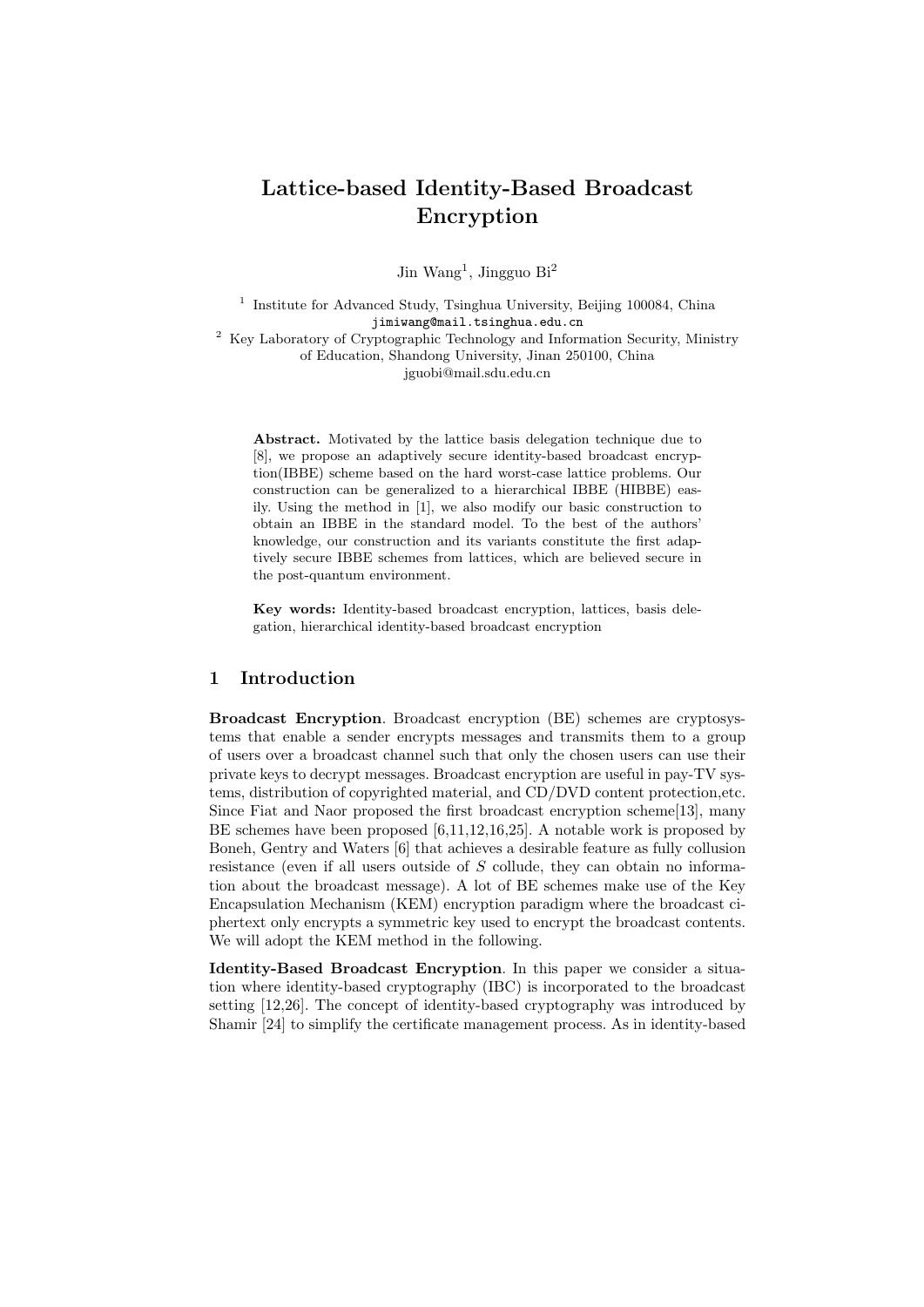cryptographic constructions [4,5,9,10,14], a user's public key is allowed to be derived from his/her identity information, such as an email address, while the corresponding private key is calculated by a trusted authority called Key Generator Center (KGC). In 2007, Delerablee [12] proposed the first identity-based broadcast encryption scheme (IBBE) using the bilinear mapping, which can be seen as the generalization of identity-based encryption systems.

Motivations. Up to date, most of proposed broadcast encryption and identitybased broadcast encryption schemes rely on hard number theory problems such as integer factorization, discrete logarithm and bilinear pairings with the diffiehellman problem. However, above underlying number theory problems will be solvable if practical quantum computers become reality, so it implies a potential security threat to these schemes. Thus, a natural question one can ask is how to design broadcast encryption systems that are secure in the quantum environment. In recent years, lattices have emerged as a possible alternative to number theories. Lattice-based cryptography began with the seminal work of Ajtai[1], who showed that it is possible to construct families of cryptographic functions in which average-case security is provably related to the worst-case complexity of hard lattice problems. Lattice-based constructions also enjoy relatively efficient implementations, as well as great simplicity. In addition, lattice-based cryptography is believed to be secure against quantum computers.

Our Contribution. Following the above discussion, in this paper, we focus on constructing a new type of identity-based broadcast encryption schemes from lattices. The idea behind our construction is based on the lattice delegation technique due to [8]. Our basic approach is as follows. In our IBBE scheme, the master public/secret key pair of the KGC is simply a matrix  $\mathbf{A}_0 \in \mathbb{Z}_q^{n \times m}$ and a corresponding short basis  $B_0$  for lattice  $\Lambda^{\perp}(A_0)$ . As explored in prior works[3,15], a short basis can be treated as a trapdoor for the corresponding lattice. Knowledge of such a trapdoor makes it easy to solve some seemingly hard problems relative to the lattice. Each user identity  $ID_i$  is associated with a matrix  $\mathbf{A}_{ID_i} \in \mathbb{Z}_q^{n \times m}$  by taking  $\mathbf{A}_{ID_i} = H_1(ID_i)$ . Using the master secret key  $\mathbf{B}_0$ , the KGC can extract a private key (short basis) for the identity  $ID_i$  by setting  $\mathbf{Q}_{ID_i} = [\mathbf{A}_0 || \mathbf{A}_{ID_i}] \in \mathbb{Z}_q^{n \times 2m}$  and running the basis delegation algorithm to generate a short basis for the lattice  $\Lambda^{\perp}(\mathbf{Q}_{ID_i})$ . In the broadcast approach, for the receiver set  $S$  of size  $k$ , the broadcaster constructs a public lattice related to the receiver set as  $\mathbf{A}_S = [\mathbf{A}_0 || \mathbf{A}_{ID_1} || ... || \mathbf{A}_{ID_k}]$  (for  $ID_i \in S, 1 \leq i \leq k$ ). Using the basis delegation technique, each member in  $S$  should be able to deduce a new decryption key (short basis) for  $\Lambda^{\perp}(\mathbf{A}_S)$  from its private information. The encryption and decryption algorithms can work as in the LWE-based Dual-PKE [15]. Since the short basis for the lattice essentially functions like cryptographic trapdoors, only the users in S can decrypt the broadcast message. Our broadcast construction is provably fully collusion resistant under adaptive attacks. Moreover, our construction can be generalized to obtain a hierarchical identity-based broadcast encryption scheme easily. Finally we extend our work to achieve an p IBBE with  $O(\lambda \sqrt{|S|})$  size ciphertexts. In this approach we essentially perform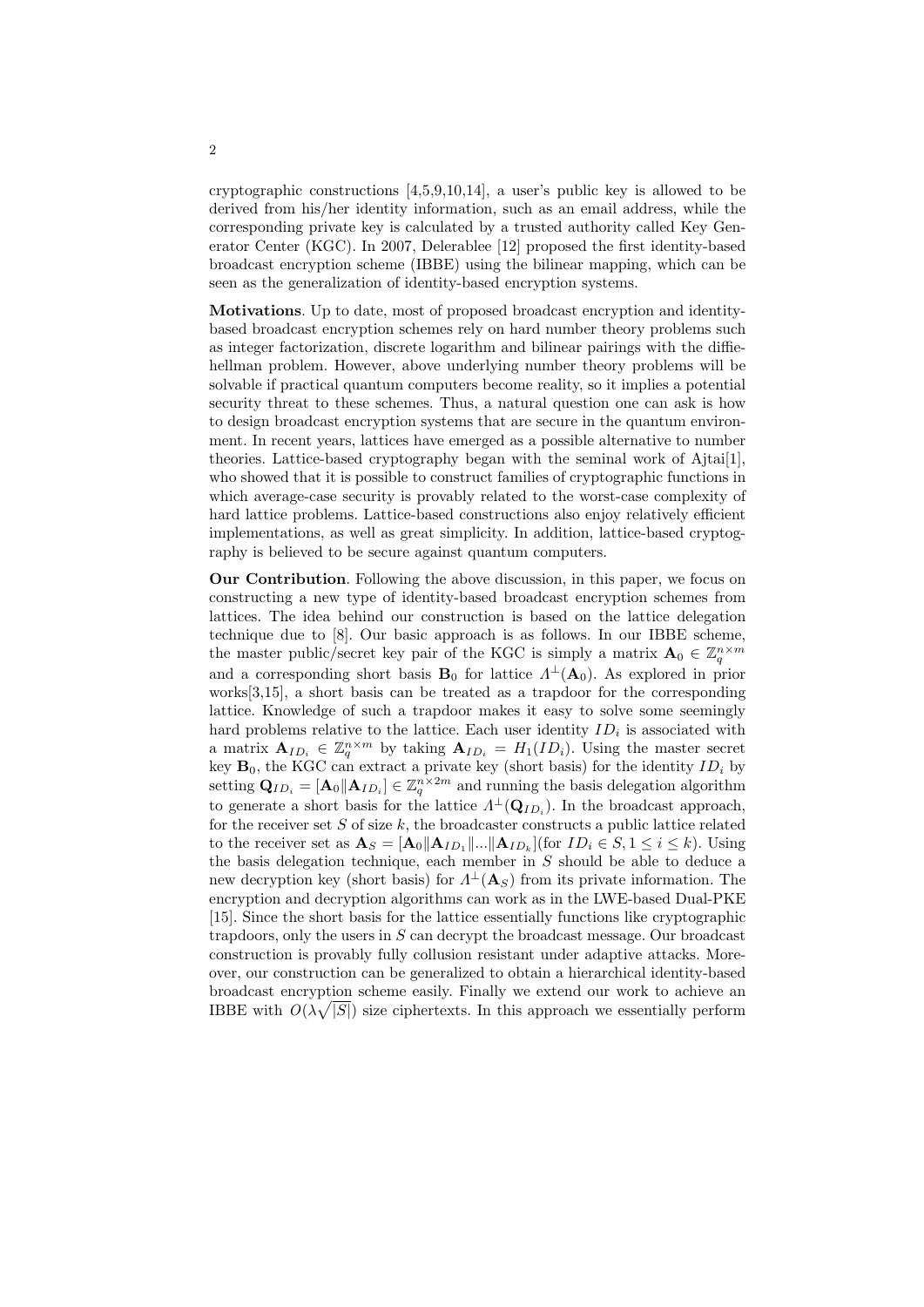$\sqrt{|S|}$  encryptions to  $\sqrt{|S|}$  of the recipients, but share the same system parameters all these encryptions.

Related Work. Our cryptographic construction is based on the hardness assumption of the *learning with error* problem (LWE)[23]. For reasonable choices of parameters, LWE is as hard as the shortest vector problem (SVP) in lattices. The first version of the LWE-based cryptosystem together with a security proof were presented by Regev [23]. Gentry, Peikert and Vaikuntanathan [15] constructed a kind of trapdoor primitives called pre-image sampling functions that, given a basis of a  $q$ -ary modular lattice, samples lattice points from a  $Dis$ crete Gaussian probability distribution whose standard deviation is essentially the length of the longest Gram-Schmidt vector of the basis. As the application of above trapdoors, Gentry et al.[15] constructed an identity-based encryption scheme based on LWE. Another notable recent work is due to Cash et al.[8] who constructed a basis delegation technique that allows one to derive a short basis of a given lattice using a short basis of a related lattice. The mainly idea of [8], denoted as *generalized preimage sampling*, is that, given a trapdoor which allows preimage-sampling in [15], one can use this trapdoor to preimage samples under many different, but related, public keys. Using this basis delegation technique, Cash et al.[8] also constructed a hierarchical identity-based encryption (HIBE) as well as a stateless signature of lattice-based constructions. In other independent works, Peikert[22] proposed the notion of a bonsai tree on lattices which is technically equivalent to the basis delegation technique in [8]. Agrawal and Boyen [4] also obtained an identity-based encryption scheme without random oracles using the similar technique.

# 2 Preliminaries

#### 2.1 Notation

For a positive integer d, [d] denotes the set  $\{1, ..., d\}$ . For an  $n \times m$  matrix **A**, let  $\mathbf{A} = [\mathbf{a}_1, ..., \mathbf{a}_m]$ , where  $\mathbf{a}_i$  denotes the *i*-th column vector of **A**. We define  $\|\mathbf{a}\|$  for the Euclidean norm of **a**, and  $\|\mathbf{A}\| = \max_{i \in [m]} \|\mathbf{a}_i\|$ . We write  $\omega(f(n))$  to denote the set of functions (or a particular function in that set) growing faster than  $cf(n)$  for any  $c > 0$ .

#### 2.2 Lattices

Lattices. Let  $\mathbf{B} = {\mathbf{b}_1, ..., \mathbf{b}_n} \in \mathbb{R}^n$  consist of n linearly independent vectors. A *n*-dimensional lattice  $\Lambda$  generated by **B** is defined as

$$
\Lambda = \mathcal{L}(\mathbf{B}) = \{ \mathbf{B}\mathbf{c} : \mathbf{c} \in \mathbb{Z}^n \}
$$

Here **B** is called a *basis* of the lattice  $\Lambda = \mathcal{L}(\mathbf{B})$ . For a basis  $\mathbf{B} = {\mathbf{b}_1, ..., \mathbf{b}_n}$ , let **B** denote its *Gram-Schmidt orthogonalization*, defined iteratively as follows:  $b_1 =$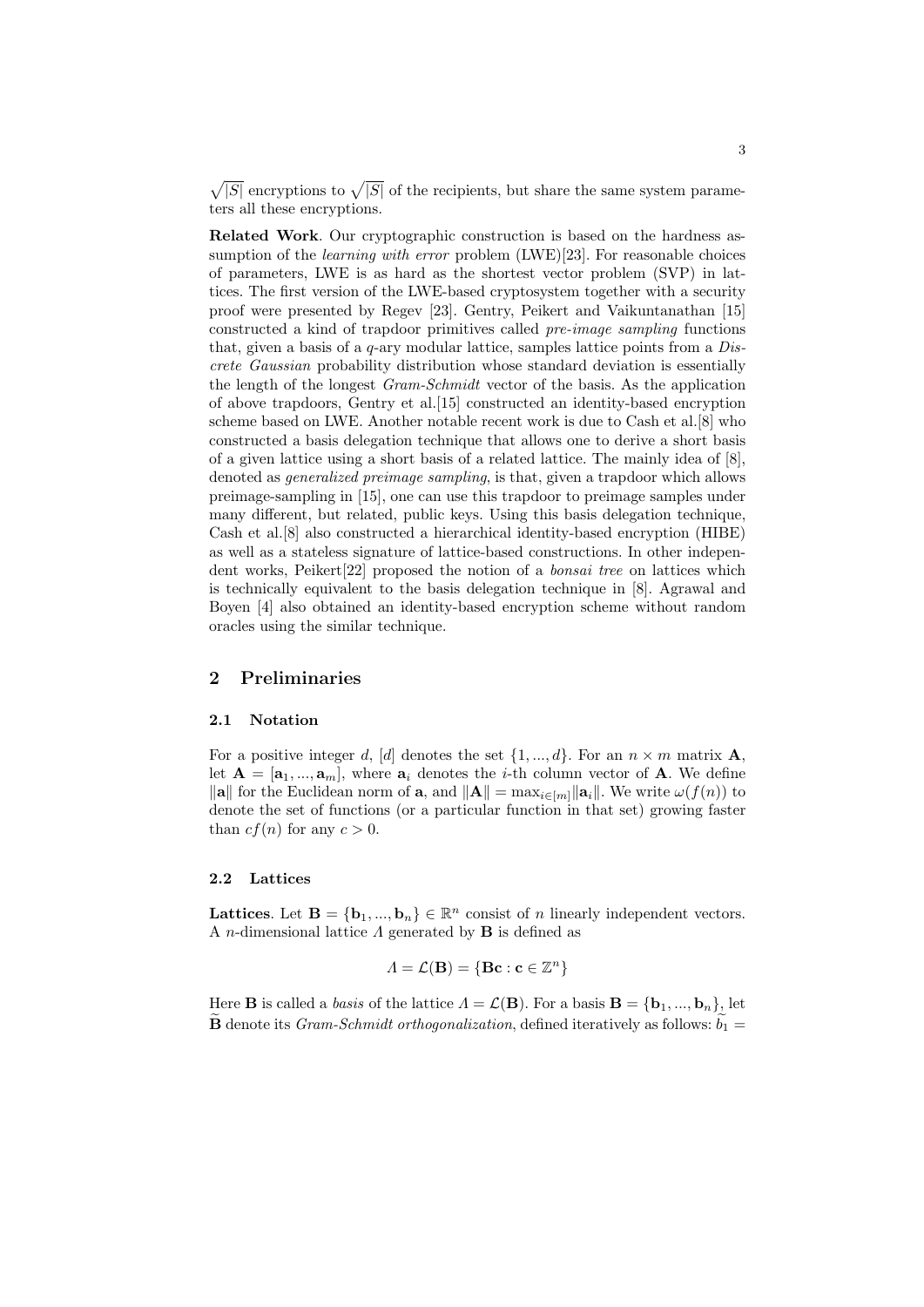$b_1$ , and for  $i = 2, ..., n$ ,  $\widetilde{b_i}$  is the component of  $b_i$  orthogonal to span $(b_1, ..., b_n)$ .

Modular Lattices. In this paper our cryptographic construction will build on a special form of integer lattices denoted as Modular Lattice, which is invariant under shifts by a primitive integer modulus  $q$  in each of the coordinates. We will work with two kinds of m-dimensional modular lattices defined by Ajtai [3]. Given a matrix  $\mathbf{A} \in \mathbb{Z}_q^{n \times m}$  for some integers  $q, m, n$ , the first lattice contains of all integer vectors that are orthogonal (modulo  $q$ ) to the rows of **A** and is defined as:

$$
\Lambda^{\perp}(\mathbf{A}) = \{ \mathbf{e} \in \mathbb{Z}^m : \mathbf{A}\mathbf{e} = 0 \,\text{mod}\, q \}
$$

The second lattice is generated by the rows of A:

$$
\Lambda(\mathbf{A}) = \{ \mathbf{y} \in \mathbb{Z}^m : \mathbf{y} = \mathbf{A}^T \mathbf{w} \bmod q, \text{ for some } \mathbf{w} \in \mathbb{Z}^n \}
$$

Discrete Gaussians on Lattices. Here we review Gaussian functions used in lattice based cryptographic constructions. For any  $r > 0$  the Gaussian function on  $\mathbb{R}^n$  centered at **c** with deviation parameter r is defined as

$$
\forall \mathbf{x} \in \mathbb{R}^n, \rho_{r,\mathbf{c}}(x) = \exp(-\pi \|\mathbf{x} - \mathbf{c}\|^2 / r^2)
$$

For any  $\mathbf{c} \in \mathbb{R}^n$ ,  $r > 0$  and *n*-dimensional lattice  $\Lambda$ , the discrete gaussian distribution over  $\Lambda$  is defined as

$$
\forall \mathbf{x} \in \Lambda, D_{\Lambda_{r,c}}(x) = \frac{\rho_{r,c}(\mathbf{x})}{\rho_{r,c}(\Lambda)}
$$

For a fixed vector  $\mathbf{y} \in \mathbb{Z}_q^n$  in the span of a matrix  $\mathbf{A} \in \mathbb{Z}_q^{n \times m}$ , define the coset of  $\Lambda^\perp(\mathbf{A})$  as  $\Lambda_y^\perp(\mathbf{A}) = \{\mathbf{e}\in\mathbb{Z}^m:\mathbf{A}\mathbf{e}=\mathbf{y}\,\text{mod}\,q\} = \mathbf{t} + \Lambda^\perp(\mathbf{A})\,\text{mod}\,q;$  where  $\mathbf{t}$ is an arbitrary solution (over  $\mathbb{Z}$ ) of the equation  $\mathbf{At} = \mathbf{y} \mod q$ . The Gaussian on  $\Lambda_y^{\perp}(\mathbf{A})$ , which is the conditional distribution of  $D_{\mathbb{Z}^m,r}$  on  $\mathbf{A}\mathbf{e} = \mathbf{y} \bmod q$ , is given by

$$
\forall \mathbf{x} \in \Lambda, D_{\Lambda_y^\perp(\mathbf{A}),r}(\mathbf{x}) = \frac{\rho_{r,c}(\mathbf{x})}{\rho_{r,c}(\mathbf{t} + \Lambda^\perp(\mathbf{A}))}
$$

Micciancio and Regev[19] proposed a lattice quantity called the *smoothing pa*rameter :

**Definition 1.** For any n-dimensional lattice  $\Lambda$  and positive real  $\epsilon > 0$ , the smooth-**Definition 1.** For any n-annearmonal lattice A and positive real  $\epsilon > 0$ , the smooting parameter  $\eta_{\epsilon}(\Lambda)$  is the smallest real  $r > 0$  such that  $\sum_{0 \neq \mathbf{x} \in \Lambda^*} \rho_{1/r,0}(\mathbf{x}) \leq \epsilon$ .

#### 2.3 Hard Problems for Modular Lattice

We recall the *small integer solution* (SIS) and *learning with errors* (LWE) problems, which may be seen as average-case problems related to the family of modular lattices.

Small Integer Solution Problem The most well known computational problem on lattices is the shortest vector problem (SVP), in which given a basis of a lattice  $\Lambda$  and the goal is to find the shortest vector  $v \in \Lambda \backslash \{0\}$ . There is a special version of the SVP for the modular lattices, named *small integer solution* problem (SIS).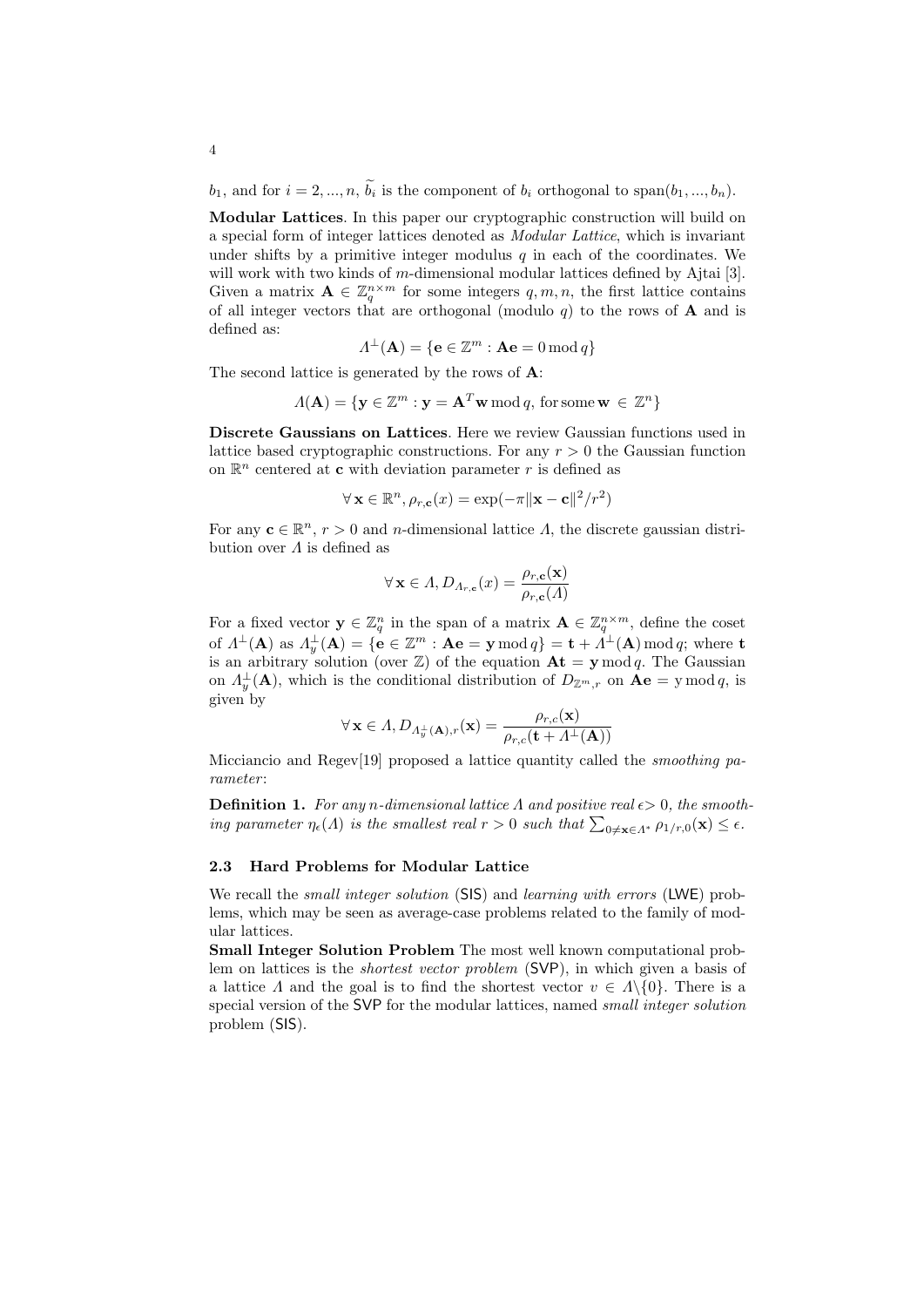**Definition 2.** The small integer solution problem  $\textsf{SIS}(in\ the\ Euclidean\ l_2\ norm)$ is as follows: given an integer q, a matrix  $\mathbf{A} \in \mathbb{Z}_q^{n \times m}$ , and a real  $\beta$ , find a nonzero integer vector  $\mathbf{e} \in \mathbb{Z}^m$  such that  $\mathbf{A}\mathbf{e} = 0 \bmod q$  and  $\|\mathbf{e}\|_2 \leq \beta$ 

For functions  $q(n)$ ,  $m(n)$ , and  $\beta(n)$ ,  $\text{SIS}_{q,m,\beta}$  is the ensemble over instances  $(q(n), \mathbf{A}, \beta(n))$ , where  $\mathbf{A} \in \mathbb{Z}_q^{n \times m}$  is uniformly random. For  $\beta \geq \sqrt{m}$  and  $m \geq 2n \lg q$ , with overwhelming probability over the choice of **A**, there exists an  $\mathbf{e} \in \{0,1\}^m$  such that  $\mathbf{A}\mathbf{e} = \mathbf{y} \bmod q$  for any  $\mathbf{y} \in \mathbb{Z}_q^n[15]$ .

Learning With Errors Problem To describe the learning with error (LWE) hardness assumption, the following probability distribution is needed. For any  $\alpha > 0$ , the continuous Gaussian distribution  $D_{\alpha}$  has density function  $\exp(-\pi x^2/\alpha^2)$ for all  $x \in \mathbb{R}$ . For a positive integer q, define  $\Psi_{\alpha}$  to be the distribution on  $\mathbb{Z}_q$ obtained by taking a sample from  $D_{q\alpha}$ , rounding to the nearest integer, and reducing modulo q. For a dimension parameter  $n \in \mathbb{Z}$ , an integer  $q = q(n) > 2$ , a Gaussian error distributions  $\chi$  and a vector  $\mathbf{s} \in \mathbb{Z}_q^n$ ; the distribution of the variable  $(a, a^T s + x)$  over  $\mathbb{Z}_q^n \times \mathbb{Z}_q$  is denoted as  $A_{s,\chi}$ , where the vector  $a \in \mathbb{Z}_q^n$  is uniform and the scalar  $x \in \mathbb{Z}_q$  is sampled from  $\chi$  [19]. The learning with errors problems is defined as follows [23]:

**Definition 3.** For an integer  $q = q(n)$  and a Gaussian error distributions  $\chi$ on  $\mathbb{Z}_q$ , the goal of the (average-case) learning with error problem LWE<sub>q, x</sub> is to distinguish (with non-negligible probability) between the distribution  $A_{s,x}$  for some random secret  $\mathbf{s} \in \mathbb{Z}_q^n$  and the uniform distribution on  $\mathbb{Z}_q^n \times \mathbb{Z}_q$  (via oracle access to the given distribution)

We write  $\mathsf{Adv}_{q,\beta,\mathcal{A}}^{\text{sis}}(k)$  and  $\mathsf{Adv}_{q,\gamma,\mathcal{A}}^{\text{lwe}}(k)$  to denote the success probability and distinguishing advantage of an algorithm  $A$  for the SIS and LWE problems, respectively. Using Gaussian techniques, Micciancio and Regev[19] showed that for any poly-bounded m,  $\beta = poly(n)$  and for any prime  $q \geq \beta \cdot \omega(\sqrt{n \log n})$ , the average-case problem  $\mathsf{SIS}_{q,m,\beta}$  is as hard as approximating the SIVP problem (a variant of SVP) in the worst case to within a factor  $\tilde{O}(\beta \cdot \sqrt{n})$ . Regev[23] showed that, for any prime  $q \geq (1/\alpha) \cdot (\omega(\sqrt{n \log n}))$  and a Gaussian Error Distributions  $\chi = \Psi_{\alpha}$ , the decisional LWE<sub>q, $\chi$ </sub> problem is as hard as approximating the SIVP and GapSVP (a variant of SVP) problems in the worst case to within  $\tilde{O}(n/\alpha)$ factors using a quantum algorithm.

# 2.4 Trapdoor and Basis Delegation Functions for Modular Lattices

It was shown in [15] that if  $\mathsf{SIS}_{q,m,2r\sqrt{m}}$  is hard,  $\mathbf{A} \in \mathbb{Z}_q^{n \times m}$  defines a one-way function  $f_{\mathbf{A}}: D_n \to \mathbb{Z}_q^n$  with  $f_{\mathbf{A}}(\mathbf{e}) = \mathbf{A}\mathbf{e} \mod q$ , where  $D_n = \{\mathbf{e} \in \mathbb{Z}^m : ||\mathbf{e}|| \leq \mathbb{Z}_q \}$  $r\sqrt{m}$ . The input distribution is  $D_{\mathbb{Z}^m,r}$ . A short basis for  $\Lambda^{\perp}(\mathbf{A})$  can be used as a trapdoor to sample from  $f_A^{-1}(y)$ . Knowledge of such a trapdoor makes it easy to solve some hard problems relative to the lattice, such as LWE and SIS problems. Here we briefly introduce such a set of one-way pre-image sampleble functions (defined in [15]), denoted as TrapGen, SampleDom, SamplePre , which will be used as building blocks in our cryptographic construction. The following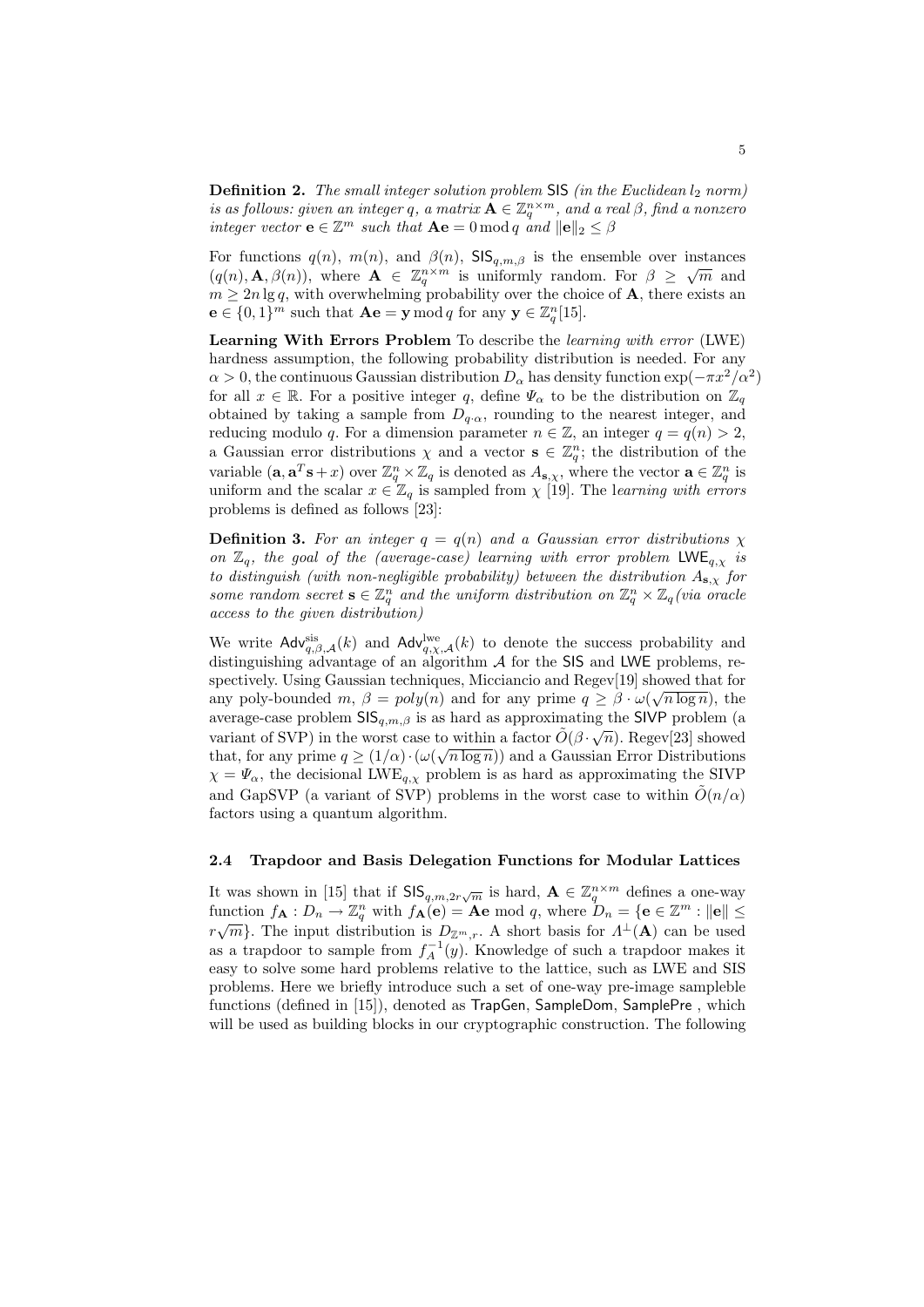functions take the Gaussian smoothing parameter  $r \geq \|\tilde{\mathbf{B}}\| \cdot \omega(\sqrt{\lg m})$  as a parameter:

- − Generating a function with trapdoor: Let  $n, q, m$  be integers with  $q \geq 2$ ,  $m \geq 2n\text{lg}q$ ,  $\text{TrapGen}(1^n)$  outputs a pair  $(\mathbf{A}, \mathbf{T})$  such that  $\mathbf{A} \in \mathbb{Z}_q^{n \times m}$  is statistically close to uniform on  $\mathbb{Z}_q^{n \times m}$  and **B** is a good basis of  $\Lambda^{\perp}(\mathbf{A})$  such that  $\|\widetilde{\mathbf{B}}\| \leq m \cdot \omega(\sqrt{\log m})$  with all but  $n^{\omega(1)}$  probability.
- $-Domain sampling with uniform output: SampleDom(1<sup>n</sup>) samples x from dis$ tribution  $D_{\mathbb{Z}^m,r}$ .
- $-$  Preimage sampling with a trapdoor: SamplePre(A, B, y, r) on input of A  $\in$  $\mathbb{Z}_q^{n \times m}$ , a good basis **B** for  $\Lambda^{\perp}(\mathbf{A})$  as the trapdoor, a vector  $\mathbf{y} \in \mathbb{Z}_q^n$  and r; the conditional distribution of the output e is within negligible statistical distance of  $D_{A_y^{\perp}}(A), r$ .

We now recall the method proposed in [8] which uses a good basis of a lattice  $\Lambda$ to generate another good basis for a higher-dimensional lattice  $\Lambda'$  which contains a sublattice isomorphic to  $\Lambda$  . Let  $\mathbf{A} \in \mathbb{Z}_q^{n \times km}$  and write  $\mathbf{A} = [\mathbf{A}_1, ..., \mathbf{A}_k]$ , where each  $\mathbf{A}_i \in \mathbb{Z}_q^{n \times m}$  . For  $S' \subseteq [k]$ ,  $S' = \{i_1, ..., i_j\}$ , let  $\mathbf{A}'_{S} = [\mathbf{A}_{i_1}, ..., \mathbf{A}_{i_j}]$ , i.e., the components of **A** are selected according to  $S'$ , when  $\mathbf{A}'$  is viewed as a vector over  $\mathbb{Z}_q^{n \times m}$ . The mainly result of [8] is the theorem as follows.

**Theorem 1.** Let  $n, q, m, k$  be positive integers with  $q \geq 2$  and  $m \geq 2n \lg q$ . There exists a PPT algorithm SampleBasis, that on input of  $\mathbf{A} \in \mathbb{Z}_q^{n \times km}$ , a set  $\mathbb{Z}_q^{n \times m}$ , and  $\mathbb{Z}_q^{n \times m}$ There exists a 1 1 1 algorithm Samplebasis, that on input of  $\mathbf{A} \in \mathbb{Z}_q$ , a set  $S' \subseteq [k]$ , a basis  $\mathbf{B}_{S'}$  for  $\Lambda^{\perp}(\mathbf{A}_{S'})$ , and an integer  $L \ge ||\mathbf{B}_{S'}|| \cdot \sqrt{km} \cdot \omega(\sqrt{\log km})$ outputs  $\mathbf{B} \leftarrow$  SampleBasis $(\mathbf{A}, \mathbf{B}_{S'}, S', L)$  such that, for an overwhelming fraction of  $\mathbf{A} \in \mathbb{Z}_q^{n \times km}$ , **B** is a basis of  $\Lambda^{\perp}(\mathbf{A})$  with  $\|\tilde{\mathbf{B}}\| \leq L$  (with overwhelming probability). Furthermore, up to a statistical distance the distribution of the basis  $\bf{B}$  only depends on  $\bf{A}$  and  $\bf{L}$ .

To prove the above theorem, a sampling algorithm GenSamplePre is proposed which allows to preimage sampling of the function  $f_{\mathbf{A}}(\mathbf{e}) = \mathbf{A}\mathbf{e} \mod q$  given a short basis  $\mathbf{B}_{S'}$  for  $\Lambda^{\perp}(\mathbf{A}_{S'})$ , and the output is within negligible statical distance of  $D_{A_{\mathcal{Y}}^{\perp}(\mathbf{A}),r}$ , where  $r \geq \|\tilde{\mathbf{B}}_R\| \cdot \omega(\sqrt{\log km})$ . Assume without loss of generality that  $\check{S} = [k]$  for some  $s \in [l]$ . Let  $S_c = [k]/S$ ,

The algorithm  $\mathsf{SampleBasis}(\mathbf{A}, \mathbf{B}_{S'}, S', L)$  works as follows. It draws  $O((km)^2)$ The algorithm SampleBasis( $A, B_{S'}, S', L$ ) works as follows. It draws  $O((km)^2)$ , samples by running GenSamplePre( $A, B_{S'}, S', y = 0; s = L/\sqrt{km}$ ) times. These samples contain  $km$  linearly-independent vectors and have length at most  $r \cdot \overline{\phantom{r}}$  $\sqrt{km} = L$ . The algorithm then applies the deterministic algorithm PT from [21] to process the samples into a basis of  $\Lambda^{\perp}(\mathbf{A})$  without increasing the length of their Gram-Schmidt vectors.

### 2.5 Identity-Based Broadcast Encryption

An identity-based broadcast encryption scheme IBBE with security parameter  $\lambda$  and maximal size l of the target set, is made up of four algorithms: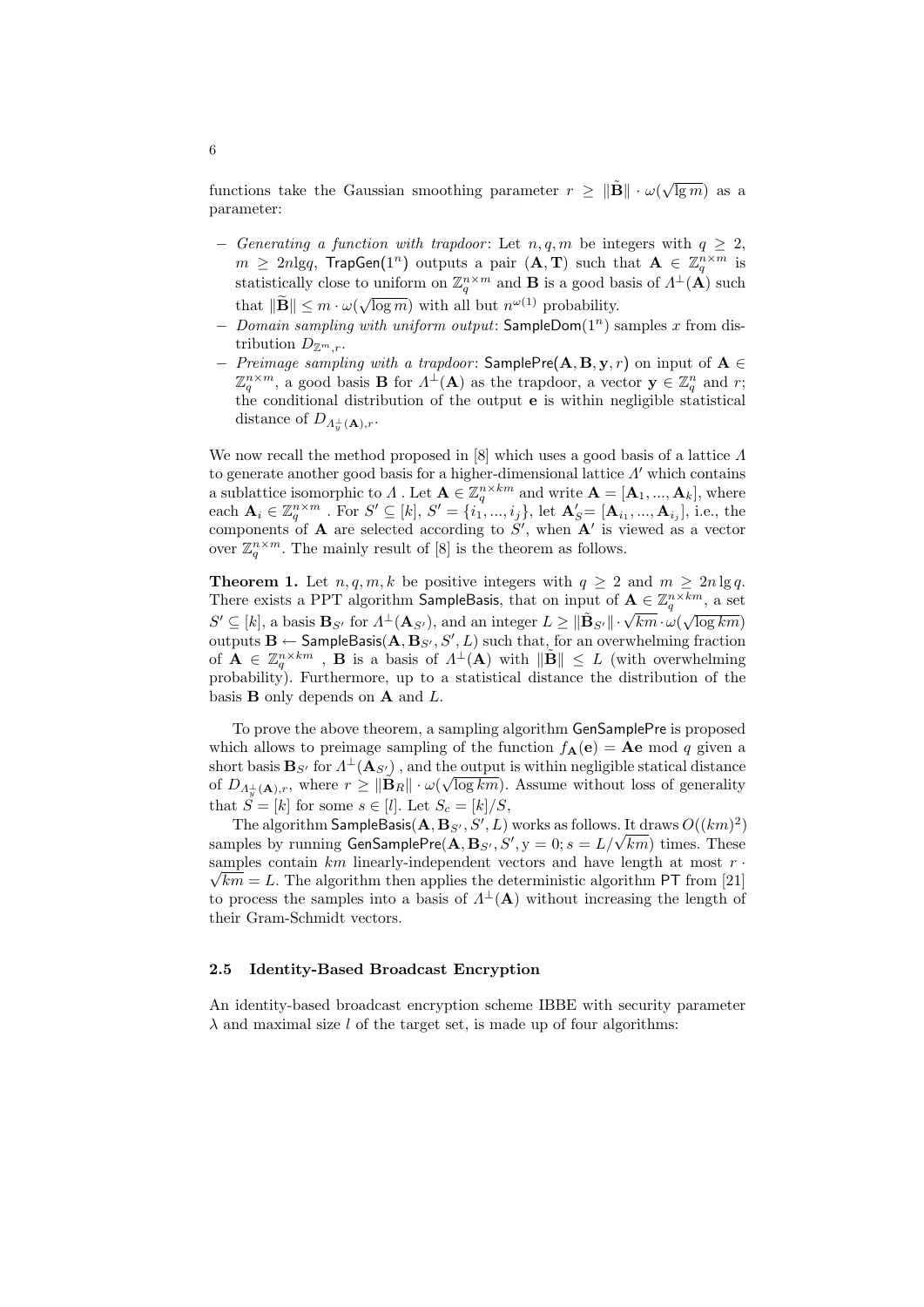- **Setup**( $\lambda, l$ ): Takes as input the security parameter  $\lambda$  and the maximal size l of the receivers set, and outputs a list of system parameters  $PK$  and the master key MSK for the KGC.
- − Extract(MSK, ID): Takes as input a user's identity string  $ID_i \in \{0,1\}^*$  (1 ≤  $i \leq l$ ) and the master key of the KGC. It outputs a user private key  $sk_{ID_i}$ .
- $-$  Enc(S,PK): Takes as input system parameters, a set of receiver identities  $S = \{ID_1, ..., ID_k\}$  with  $k \leq l$ , and outputs a pair (Hdr, K), where Hdr is called the header and  $K \in \mathcal{K}$ . Here  $\mathcal K$  is a set of keys for the symmetric encryption algorithm.

Let  $M \in \{0,1\}^*$  be a message to be broadcast to users in S. Choose a symmetric encryption scheme  $E_{sym}$  with key-space  $K$  and algorithms SymEnc and SymDec. The broadcaster generates  $(Hdr, K) \leftarrow \text{Enc}(S, PK)$ , and computes the encryption of M as  $C_M \leftarrow$  SymEnc $(K, M)$ . The broadcast message to users in S consists of  $(Hdr, S, C_M)$ .

− Dec (S,ID,  $sk_{ID_i}$ , Hdr, PK): Takes as input system parameters, a receiver subset  $S = \{ID_1, ..., ID_k\}$  with  $k \leq l$ , an identity  $ID_i$  and the corresponding private key  $sk_{ID_i}$ , a header Hdr, and the public key PK. If  $ID_i \in S$ , the algorithm outputs the message encryption key  $K$  which is then used to decrypt  $C_M$  and obtain  $M$ .

For consistency purposes, we of course require that for all  $S \subseteq \{ID_1, ..., ID_l\}$ and all  $ID_i \in S$ , if  $lt; \text{PK}, \text{MSK} > \stackrel{R}{\longleftarrow}$  Setup $(\lambda, l), \; sk_{ID_i} \stackrel{R}{\longleftarrow}$  KeyGen $(ID_i, \text{MSK})$ , and  $\lt$ Hdr,  $K$  $\gt \stackrel{R}{\leftarrow}$  Enc(*S*, *PK*), then Dec(*S*, *ID<sub>i</sub>*, *sk<sub>ID<sub>i</sub>*</sub>, Hdr, *PK*) = *K*.

There are two types of security requirements for identity-based broadcast encryption schemes: security against outsiders who only have public information (denoted as Collision-Resistance) and security against insiders who hold legitimate secret keys but are malicious to broadcasters. Considering the former type as collusion resistance of the scheme, Gentry and Waters[15] define adaptive security for IBBE systems under a chosen identity attack. In this model the adversary is allowed to adaptively chose the identity it wishes to attack. More precisely, adaptive security model is defined using the following game between an adversary  $A_1$  and a challenger. Both  $A_1$  and the challenger are given l, the maximal size of a set of receivers S as input.

- **Setup:** The challenger runs  $\mathsf{Setup}(\lambda, l)$  to obtain a public key PK, which is then given to  $A_1$ .
- Key Query Phase : The adversary  $A_1$  adaptively issues extraction queries on ID<sub>i</sub>  $(1 \leq i \leq l)$ . The challenger responds by running algorithm Extract to generate the private key corresponding to  $ID_i$  and returns the resulting key to  $\mathcal{A}_1$ .
- **Challenge:** Once the adversary  $A_1$  decides that the key query phase is over,  $\mathcal{A}_1$  specifies a challenge set  $S^* = \{ID_1^*,...,ID_k^*\}$  (with  $k \leq l$ ) such that for all private keys  $ID_i$  queried we have that  $ID_i \notin S^*$ . The challenger sets  $(Hdr^*, K_0) = \text{Enc}(S^*, PK)$  and  $K_1$  to be a random value in K. The challenger picks a random  $b \leftarrow \{0, 1\}$  and returns  $(Hdr^*, K_b)$  to  $\mathcal{A}_1$ .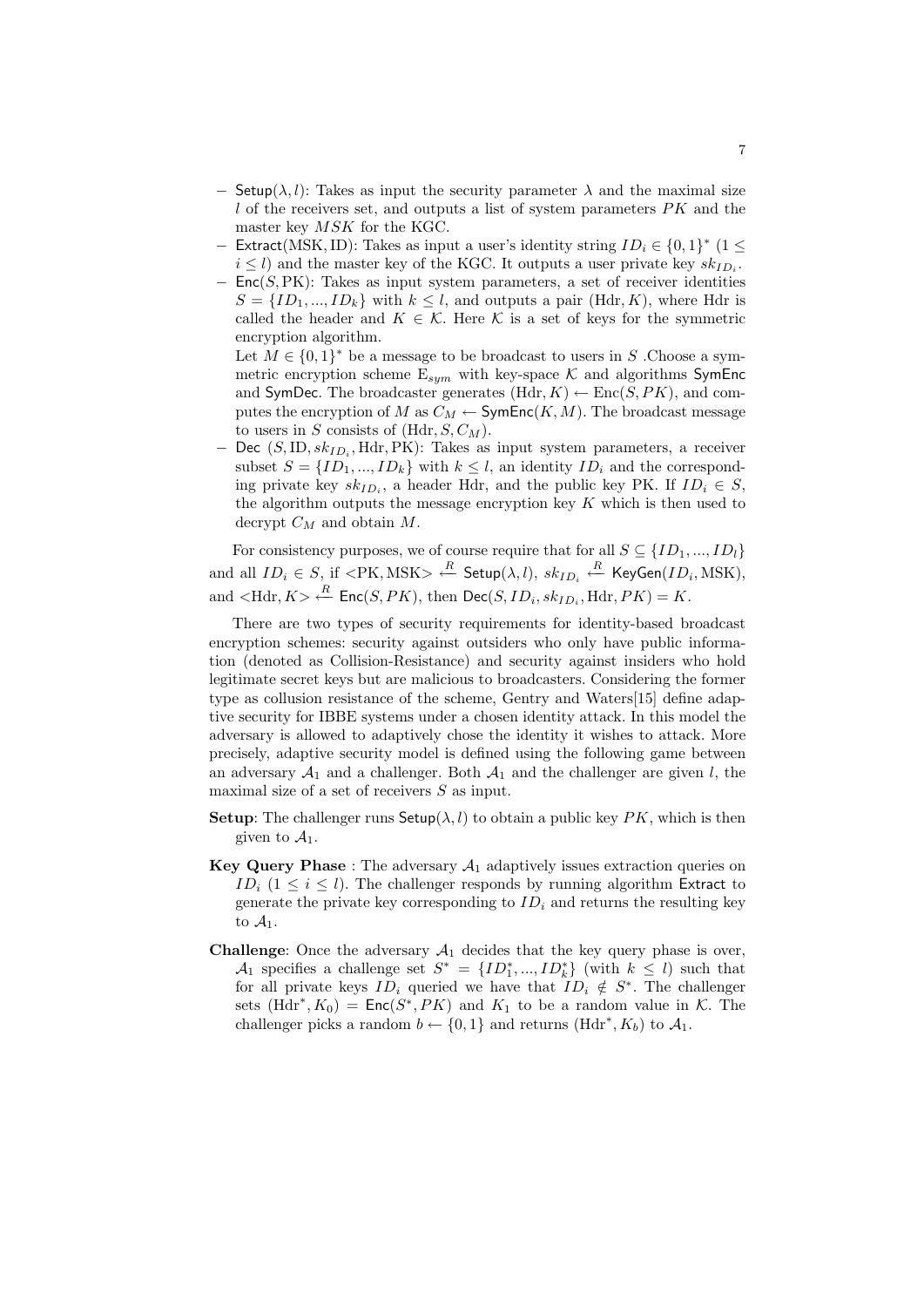**Guess**: The adversary  $A_1$  outputs a guess  $b' \in \{0, 1\}$  and wins the game if  $b' = b$ 

We denote by  $q_E$  the total number of extraction queries. Viewing  $q_E$ , l as attack parameters, we denote by  $\mathsf{Adv}_{l,q_E}^{ibbe}(\mathcal{A}_1) = |2 \times \Pr[b' = b] - 1|$ 

**Definition 4.** Let  $\mathsf{Adv}_{IBBE}(l, q_E) = \max_{\mathcal{A}_1} \mathsf{Adv}_{l,q_E}^{ibbe}(\mathcal{A}_1)$  where the maximum is taken over all probabilistic algorithms  $\mathcal{A}_1$  running in time  $\text{poly}(\lambda)$ , an identitybased broadcast encryption scheme  $IBBE$  is said to be  $(l, q_E)$  adaptively secure if  $\text{Adv}_{IBBE}(l, q_E) = \text{negl}(\lambda)$ 

The above game models an attack where all users outside of the set S collude to try and expose a broadcast message intended for authorized users in S. In the second type of attacks,the game could be described as follows: the attacker  $\mathcal{A}_2$  holds legitimate secret keys for some authorized users in S and targets on another user  $ID_{i^*} \in S$  in order to find its private key. Here we define a strong adversary that  $A_2$  may collude with all  $k-1$  users in S and get their secret keys except for the target user  $ID_{i^*}$ . If for all poly-time algorithms  $A_2$  the probability that  $A_2$  successfully forge a secret key for  $ID_{i^*}$  is negligible, we say the scheme is secure against insider attack.

# 3 Identity-Based Broadcast Encryption Scheme from Lattices

In this section, we describe our identity-based broadcast encryption system using the lattice basis delegation technique. We start with a slight variant of the generalized sampling algorithm GenSamplePre(in [8]), which differs only in the structure of the extended lattice. The original algorithm enables the growth of extended matrices in a tree form. In our approach, we will handle with another extension policy better suited for our IBBE scheme given later.

#### 3.1 Generalized Preimage Sampling Algorithm

Assume without loss of generality that  $S = [k]$ , for some  $k \in [l]$ . Let  $k_1, k_2, k_3, k_4$ be positive integers and  $k = k_1+k_2+k_3+k_4$ . We write  $\mathbf{A}_S = [\mathbf{A}_{S_1} || \mathbf{A}_{S_2} || \mathbf{A}_{S_3} || \mathbf{A}_{S_4}] \in$  $\mathbb{Z}_q^{n \times km}$ , where  $\mathbf{A}_{S_1} \in \mathbb{Z}_q^{n \times k_1 m}$ ,  $\mathbf{A}_{S_2} \in \mathbb{Z}_q^{n \times k_2 m}$ ,  $\mathbf{A}_{S_3} \in \mathbb{Z}_q^{n \times k_3 m}$ ,  $\mathbf{A}_{S_4} \in \mathbb{Z}_q^{n \times k_4 m}$ . Let  $\mathbf{A}_R = [\mathbf{A}_{S_1} || \mathbf{A}_{S_3}] \in \mathbb{Z}_q^{n \times (k_1 + k_3)m}$ . Given a short basis  $\mathbf{B}_R$  for  $\Lambda^{\perp}(\mathbf{A}_R)$  and an integer  $r \geq \|\tilde{\mathbf{B}}_R\| \cdot \omega(\sqrt{\log km})$ , the algorithm GenSamplePre allows to sample a preimage of the function  $f_{\mathbf{A}_S}(\mathbf{e})=\mathbf{A}_S\mathbf{e} \bmod q.$  GenSamplePre $(\mathbf{A}_S,\mathbf{A}_R,\mathbf{B}_R,\mathbf{y},r)$ proceeds as follows:

- 1 Sample  $\mathbf{e}_{S_2} \in \mathbb{Z}^{k_2 m}$  from the distribution  $D_{\mathbb{Z}^{k_2 m},r}$  and sample  $\mathbf{e}_{S_4} \in \mathbb{Z}^{k_4 m}$ from the distribution  $D_{\mathbb{Z}^{k_4m},r}$ . Parse  $\mathbf{e}_{S_2} = [\mathbf{e}_{k_1+1},...,\mathbf{e}_{k_1+k_2}] \in (\mathbb{Z}^m)^{k_2}$  and  ${\bf e}_{S_4} \!\!=\! [{\bf e}_{k-k_4+1},...,{\bf e}_{k}] \in (\mathbb{Z}^{m})^{k_4}.$
- 2 Let  $\mathbf{z} = \mathbf{y} \mathbf{A}_{S_2} \mathbf{e}_{S_2} \mathbf{A}_{S^4} \mathbf{e}_{S_4}$ . Run  $\mathbf{e}_R \leftarrow$  SamplePre $(\mathbf{A}_R, \mathbf{B}_R, \mathbf{z}, r)$  to sample a vector  $\mathbf{e}_R \in \mathbb{Z}^{(k_1+k_3)m}$  from the distribution  $D_{A_{\mathbf{y}}^{\perp}(\mathbf{A}_S),r}$ . Parse  $\mathbf{e}_R$  $=[{\bf e}_1,...,{\bf e}_{k_1},{\bf e}_{k_1+k_2+1},...,{\bf e}_{k-k_4}]\in (\mathbb{Z}^m)^{k_1+k_3}$  and let  ${\bf e}_{S_1}=[{\bf e}_1,...,{\bf e}_{k_1}]\in$  $(\mathbb{Z}^m)^{k_1},\, \mathbf{e}_{S_3}=[\mathbf{e}_{k_1+k_2+1},...,\mathbf{e}_{k-k_4}]\in (\mathbb{Z}^m)^{k_3}$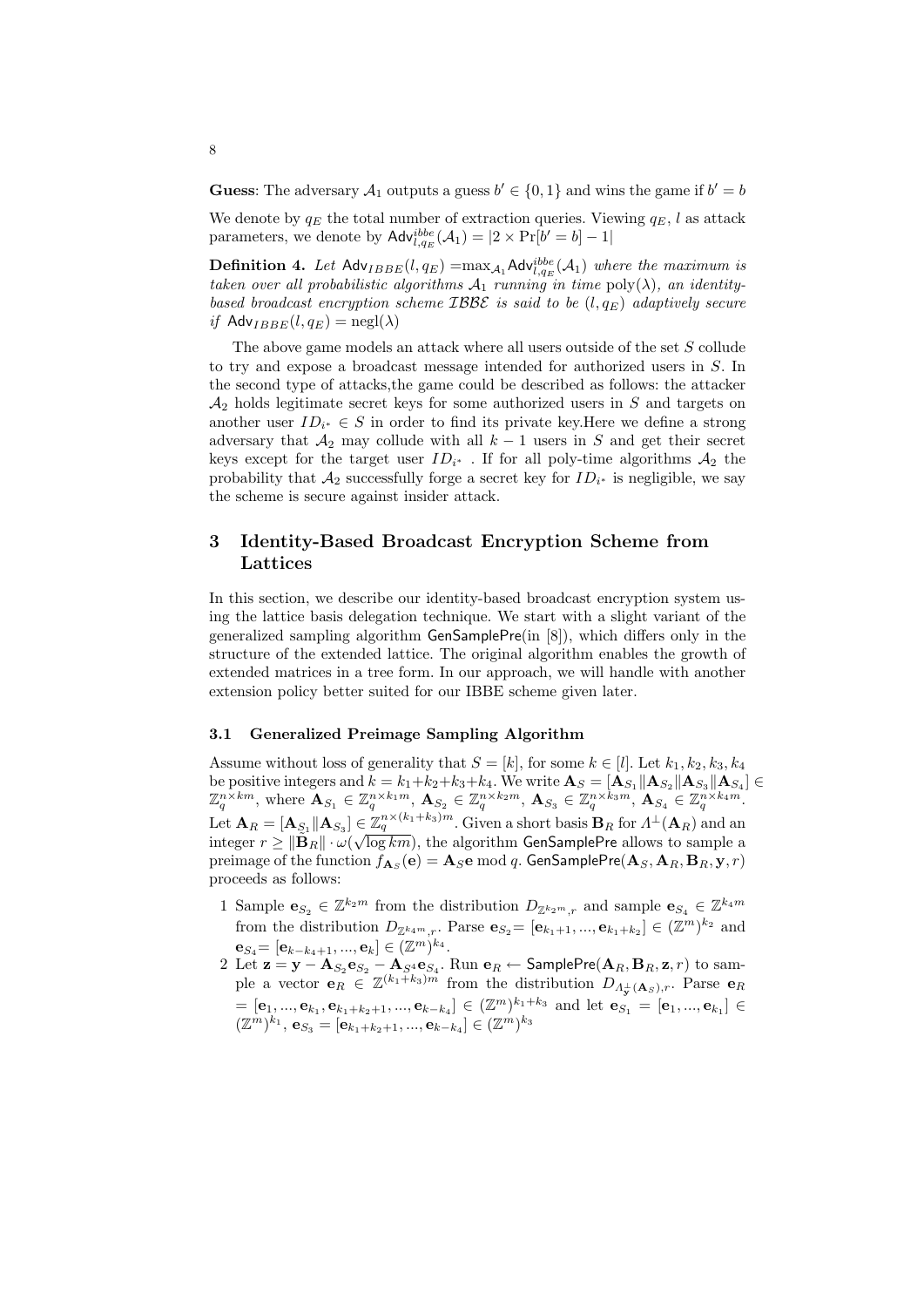3 Output  $\mathbf{e} \in \mathbb{Z}^{km}$ , as  $\mathbf{e} = [\mathbf{e}_1, ..., \mathbf{e}_k]$ 

Note that by construction, we have  $\mathbf{A}_{S_1} \mathbf{e}_{S_1} + \mathbf{A}_{S_3} \mathbf{e}_{S_3} = \mathbf{A}_R \mathbf{e}_R = \mathbf{z} \bmod q$ . Thus As  $e = \sum_{i=1}^{4} A_{Si} e_{Si} = y$  mod q, and the output vector **e** of GenSamplePre is contained in  $\Lambda_y^{\perp}(\mathbf{A}_S)$ . For the analyze of output distribution, we have the following algorithm.

**Theorem 2.** Let  $n, q, m, k$  be positive integers with  $q \geq 2$  and  $m \geq 2n \lg q$ . There exists a PPT algorithm GenSamplePre, that on input of  $\mathbf{A}_S \in \mathbb{Z}_q^{n \times km}$ , a set  $R \subseteq [k]$ , a basis  $\mathbf{B}_R$  for  $\Lambda^{\perp}(\mathbf{A}_R)$ , a vector  $\mathbf{y} \in \mathbb{Z}_q^n$  and an integer  $r \geq 0$  $\|\tilde{\bf B}_R\| \cdot \omega(\sqrt{\log km})$  outputs  ${\bf e} \leftarrow \mathsf{GenSamplePre}({\bf A}_S, {\bf A}_R, {\bf B}_R, {\bf y}, r)$  such that, for an overwhelming fraction of  $\mathbf{A}_{S} \in \mathbb{Z}_{q}^{n \times km}$ , is within negligible statical distance of  $D_{A_y^\perp(\mathbf{A}_S),r}$ 

Proof: The algorithm differs from the original one only in the structure of the extension matrix, so the proof can be deduced directly from [8] and therefore it is omitted.

#### 3.2 Our Construction

Let k, l, m, n, q, t be positive integers with  $q \ge 2$  and  $m \ge 2n \log q$ . Let  $k \le l$ , where  $l$  is the maximum number of the receivers. The IBBE scheme shares parameter functions  $L(k)$ ,  $r(k)$ ,  $\alpha(k)$  defined in [8] as follows:

- $-L \geq m \cdot \omega(\sqrt{\log n}); L(k) \geq L \cdot m^{k/2} \cdot \omega(\log^{k/2} m)$ : The size of user's secret basis.
- $-\frac{r(k)}{2} L(k-1) \cdot \omega(\sqrt{\log m})$ : Gaussian parameter for generating the short basis. √
- $\alpha(k) \leq 1/(r(k))$  $\sqrt{km+1} \cdot \omega(\sqrt{\log n})$ : Gaussian parameter for adding noise to the ciphertext.
- Setup: Choose a hash function  $H_1: \{0,1\}^* \to \mathbb{Z}_q^{n \times m}$ . The security analysis will view  $H_1$  as a random oracle. Choose  $\mathbf{v} \in \mathbb{Z}_q^{n \times t}$  uniformly at random, where  $t$  is the length of the message encryption key. Then run the trapdoor generation algorithm TrapGen (described in section 2.4) to generate  $\mathbf{A}_0 \in$  $\mathbb{Z}_q^{n \times m}$  with a short basis  $\mathbf{B}_0 \in \mathbb{Z}^{m \times m}$  ( $\|\mathbf{B}_0\| \leq L$ ) for  $\Lambda^{\perp}(\mathbf{A}_0)$ . Output  $PK = < \mathbf{A}_0, H_1, \mathbf{v} >$  and the master key  $MSK = \mathbf{B}_0$ .
- Extract(MSK,  $ID_i$ ): For an arbitrary identity  $ID_i \in \{0,1\}^*$ , define the associated matrix  $\mathbf{Q}_{ID_i}$  as

$$
\mathbf{Q}_{ID_i}=[\mathbf{A}_0\|\mathbf{A}_{ID_i}]\in\mathbb{Z}_q^{n\times 2m}
$$

where  $\mathbf{A}_{ID_i} = H_1(ID_i) \in \mathbb{Z}_q^{n \times m}$ . To construct user's secret key, run the basis delegation algorithm SampleBasis (described in section 2.4) and generate  ${\bf B}_{ID_i} \leftarrow {\sf SampleBasis}({\bf Q}_{ID_i}, {\bf B}_0, S_0 = \{1\}, L(1)), \text{ which is a short basis for }$  $\Lambda^{\perp}(\mathbf{Q}_{ID_i})$ . Note that by Theorem 1 we have  $\|\widetilde{\mathbf{B}}_{ID_i}\| \le L(1)$ . The secret key for  $ID_i$  is  $\mathbf{B}_{ID_i}$ .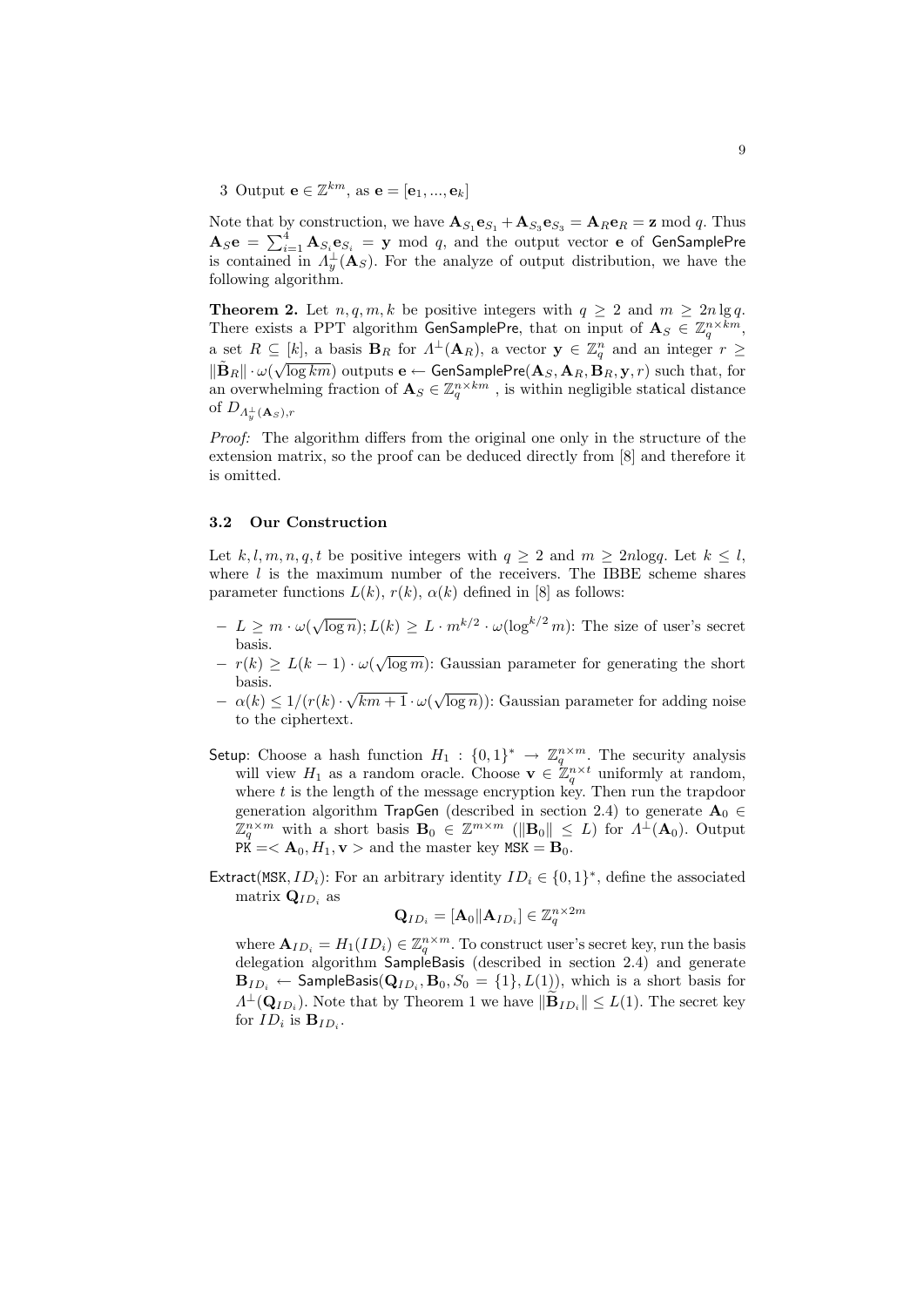$Enc(S, PK)$ : Assume for notational simplicity that  $S = \{ID_1, ..., ID_k\}$  with  $k \leq l$ . The broadcaster does the following:

- Let  $\mathbf{A}_S = [\mathbf{A}_0 || \mathbf{A}_{ID_1} || ... || \mathbf{A}_{ID_k}] \in \mathbb{Z}_q^{n \times (k+1)m}$  where  $\mathbf{A}_{ID_i} = H_1(ID_i) \in$  $\mathbb{Z}_q^{n \times m} (1 \leq i \leq k)$ . Define a label  $lab_S$  that contains information about how  $\mathbf{A}_S$  is associated with the sequence of the receivers  $\{ID_1, ..., ID_k\}.$
- Choose a vector  $\mathbf{u} \in \mathbb{Z}_q^n$  uniformly at random, and compute  $\mathbf{p} = \mathbf{A}_S^T \mathbf{u} + \mathbf{A}_S^T \mathbf{u}$  $\mathbf{x}_1 \in \mathbb{Z}_q^{(k+1)m}$ , where  $\mathbf{x}_1 \leftarrow \chi^{(k+1)m}$  and  $\chi = \Psi_{\alpha(k+1)}$ .
- Choose a message encryption key  $K \in \{0,1\}^t$ . For  $1 \leq j \leq t$ , let  $b_j =$  $bit_j(K)$  be the j-th bit of K. Compute  $\mathbf{c} = \mathbf{v}^T \mathbf{u} + \mathbf{x}_2 + K \cdot \lfloor q/2 \rfloor \in \mathbb{Z}_q^t$ where  $\mathbf{x}_2 \leftarrow \chi^t$ .
- Output Hdr = <  $\mathbf{p}, \mathbf{c}, \text{lab}_S >$ .

 $\text{Dec}(\text{Hdr}, \mathbf{B}_{ID_i})$ : In order to retrieve the message key, an authorized receiver with identity  $ID_i \in S$  and the private key  $\mathbf{B}_{ID_i}$  does the following:

- By the information in  $lab_S$ , set  $\mathbf{A}_S = [\mathbf{A}_0 || \mathbf{A}_{ID_1} || ... || \mathbf{A}_{ID_k}] \in \mathbb{Z}_q^{n \times (k+1)m}$ where  $\mathbf{A}_{ID_i} = H_1(ID_i) \in \mathbb{Z}_q^{n \times m} (1 \leq i \leq k).$
- Parse  $\mathbf{v} = [\mathbf{v}_1, ..., \mathbf{v}_t] \in (\mathbb{Z}_q^n)^{\hat{t}}$ . For  $1 \leq j \leq t$ , run the generalized preimage sampling algorithm <code>GenSamplePre</code> and <code>generate</code>  $\mathbf{e}_j \leftarrow$  <code>GenSamplePre $(\mathbf{A}_S, \mathbf{A}_{ID_i},$ </code>  $\mathbf{B}_{ID_i}, \mathbf{v}_j, r(k+1)) \in \mathbb{Z}^{(k+1)m}$ . Note that  $\mathbf{e}_j$  is distributed according to  $D_{A_{{\bf v}_j}^\perp {\bf A}_S, r(k+1)}.$
- Parse c as  $[c_1, ..., c_t] \in \mathbb{Z}_q$ . For  $1 \leq j \leq t$ , compute  $b'_j = c_j \mathbf{e}_j^T \mathbf{p} \in \mathbb{Z}_q$ , let  $b_j = 0$  if  $b'_j$  is closer to 0 than to  $\lfloor q/2 \rfloor \in \mathbb{Z}_q$ ; otherwise  $b_j = 1$ .
- Output  $K = [b_1, ..., b_t].$

#### 3.3 Correctness

The scheme's correctness is inherited by LWE-PKE [23] and the properties of the trapdoor functions  $[15]$ . In the encryption process, authorized users in S construct a one-way function  $f_{As}: D_S \to \mathbb{Z}_q^n$  as  $f_{\mathbf{A}_S}(\mathbf{e}) = \mathbf{A}_S \mathbf{e}$  mod q, where  $D_S = \{e \in \mathbb{Z}^{(k+1)m} : ||e|| \le r(k+1)\}\$  with the following properties:

Correct Distributions: By Lemma 5.1 in [15], the distribution of the syndrome  $v_j = A_S e_j$  mod q is within statistical distance  $2\epsilon$  of uniform over  $\mathbb{Z}_q^n$ . By the Theorem 2, algorithm  $\mathsf{GenSamplePre}(\mathbf{A}_S, \mathbf{A}_{ID_i}, \mathbf{B}_{ID_i}, \mathrm{v}_j, r(k+1))$  samples an element  $e_j \in D_S$  from distribution within negligible statistical distance of  $D_{\Lambda^{\perp}_{\mathbf{v}_j}(\mathbf{A}_S), r(k+1)}.$ 

One-Wayness Without Trapdoors: By Theorem 5.9 in [15], inverting a random function  $f_{\mathbf{A}_S}$  on a uniform output is equivalent to solving the *inhomogeneous* small integer solution problem  $\textsf{ISIS}(a \text{ variant of } \textsf{SIS})$  as  $\textsf{ISIS}_{q,(k+1)m,r(k+1)}$ .

In the broadcast approach, the size of the trapdoor basis  $L(k)$  and the Gaussian parameter  $r(k)$  of the decryption key increase geometrically with k, the the number of the receivers in S. To ensure correct decryption, the inverse noise parameter  $1/\alpha(k)$  in the associated LWE problem also must grow with the receiver number in S.

10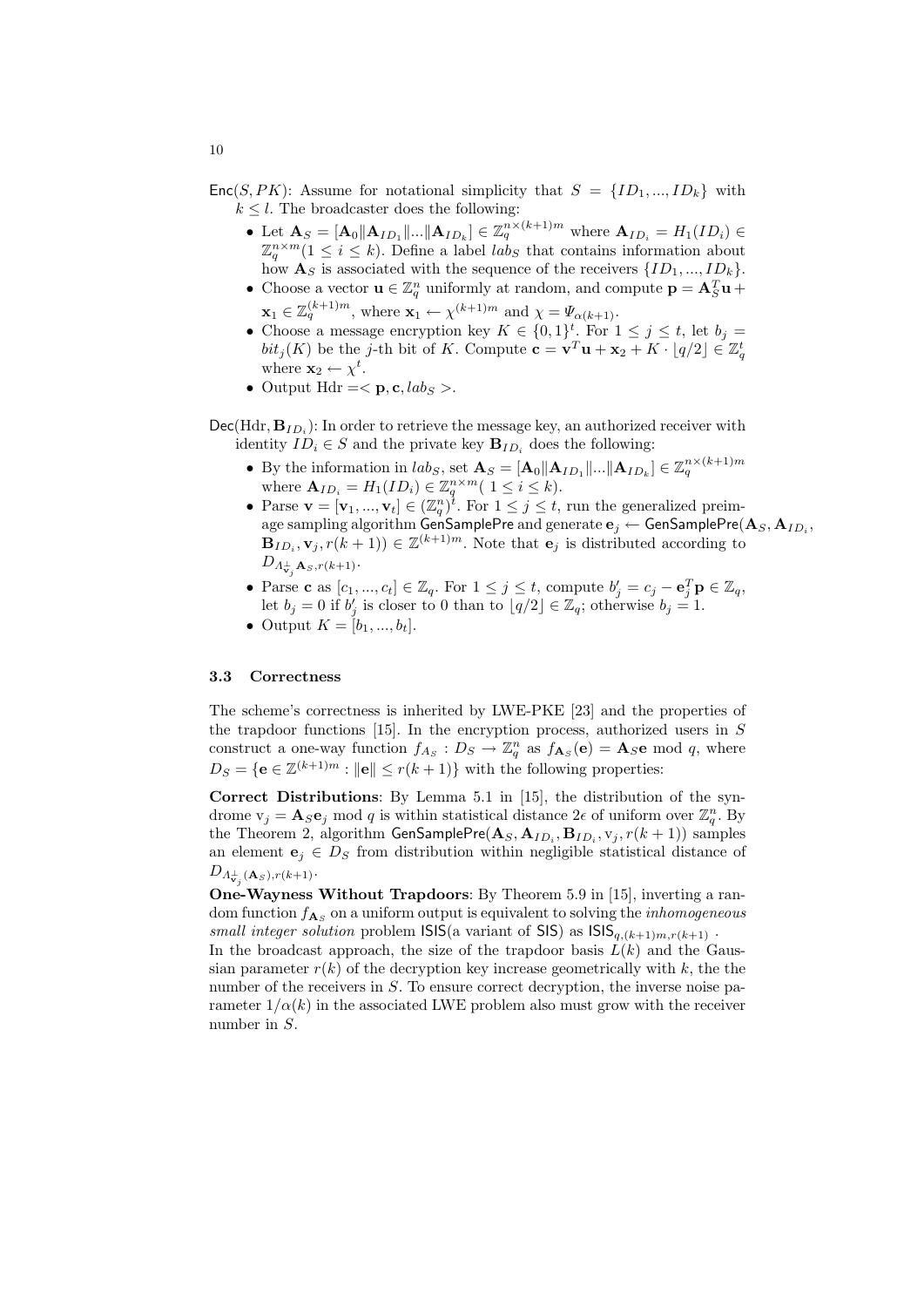#### 3.4 Security

As mentioned earlier, an IBBE scheme should be secure against two types of attacks: attacks by an outsider (adversary  $A_1$ ) and attacks by authorized receivers  $(\text{adversary }\mathcal{A}_2).$ 

In the former type, an IBBE scheme is said to be fully collusion resistant when, even if all users that are not in  $S$  collude, they can by no means infer information about the broadcast message. In the following theorem we will show that our scheme is adaptively secure for any collusion of non-authorized users.

**Theorem 3.** Let  $q \ge 5r(l)(m+1)$  and  $m \ge 2n \lg q$ . If  $H_1$  is modeled as random oracles, the IBBE system above is adaptively secure against collusion of outsiders assuming that  $\mathsf{LWE}_{q,\chi}$  is hard, where  $\chi = \Psi_{\alpha(l+1)}$ 

Proof. To simplify the analysis, we consider the situation of encrypting a single bit of the symmetric message key in the scheme. Assume that there exists an adaptive adversary  $A_1$  breaking our scheme with distinguish advantage  $\mathsf{Adv}_{l,q_E}^{ibbe}(\mathcal{A}_1)$ . We now construct an adversary  $\mathcal B$  that has advantage  $\mathsf{Adv}_{q,\chi}^{lwe}(\mathcal B)$  in attacking the LWE problem where

$$
\mathsf{Adv}_{q,\chi}^{\mathrm{lwe}}(\mathcal{B}) \geq \frac{\mathsf{Adv}_{l,q_E}^{\mathit{ibbe}}(\mathcal{A}_1)}{lq_{H_1}^{l-1}} - \mathrm{negl}
$$

Both the adversary and the challenger are given as input  $l$ , the maximal size of a broadcast recipient group,  $q_E$  and  $q_{H_1}$ , the total number of extraction queries and random oracle queries on  $H_1$ , that can be issued by the adversary  $A_1$ . B interacts with  $A_1$  as follows:

**Setup**:  $\mathcal{B}$  first uniformly picks  $k^* \in [l]$ .  $(k^*$  is a guess for the size of the challenge receiver set). B then obtains  $(k^*+1)m+1$  samples  $(a_j, b_j) \in \mathbb{Z}_q^n \times \mathbb{Z}_q (1 \le j \le n)$  $(k^*+1)m+1$  from the LWE oracle where all  $a_j \in \mathbb{Z}_q^n$  are random, and either all  $b_j \in \mathbb{Z}_q$  are also random or all are equal to  $a_j^T s + x_j$  for a uniform secret  $s \in \mathbb{Z}_q^n$  and independent Gaussian noises  $x_j$  drawn from  $\chi$ . Next B parses these LWE samples  $(a_j, b_j) \in \mathbb{Z}_q^n \times \mathbb{Z}_q$   $(1 \leq j \leq (k^* + 1)m)$  as  $(\mathbf{A}_i^*, p_i^*) \in$  $(\mathbb{Z}_q^{n \times m} \times \mathbb{Z}_q^m)$   $(0 \le i \le k^*)$  and  $(y^*, c^*) = (a_{(k^*+1)m+1}, b_{(k^*+1)m+1}) \in \mathbb{Z}_q^n$  $\mathbb{Z}_q$ . B chooses  $\mathbf{v} \in \mathbb{Z}_q^n$  uniformly at random. It sets the master public key as  $mpk = \mathbf{A}_0 = \mathbf{A}_0^*$ , the master secret key (a short basis for  $\Lambda^{\perp}(\mathbf{A}_0)$ ) is unknown to  $\beta$ . The system parameters are given to  $\mathcal{A}_1$ . To respond to  $\mathcal{A}_1$ 's hash queries in the random oracle,  $\mathcal B$  will maintain a list  $H_1$ , which is initialized to be empty and will store tuples of values.  $\mathcal{A}_1$  also chooses a random vector  $t^* = \{t_1^*, ..., t_{k^*}^*\} \in \{1, ..., Q_{H_1}\}^{k^*}.$ 

Query Phase:  $A_1$  issues following queries as it wants:

1. Queries to  $H_1$ . On  $A_1$ 's j-th query  $ID_i$  to  $H_1$ , if  $j = t_i^*$ ,  $\beta$  returns  $A_i^*$  to  $\mathcal{A}_1$ . Otherwise,  $\mathcal{B}$  runs the algorithm TrapGen to generate  $\mathbf{A}_i \in \mathbb{Z}_q^{n \times m}$  with the corresponding trapdoor  $\mathbf{B}_i \in \mathbb{Z}^{m \times m}$ . B returns  $\mathbf{A}_i$  to  $\mathcal{A}_1$  and stores the tuple  $\langle ID_i, \mathbf{A}_i, \mathbf{B}_i \rangle$  in list  $\mathcal{H}_1$ . Note that according to [3],  $\mathbf{A}_i$  is statically close to uniform over  $\mathbb{Z}_q^{n \times m}$ .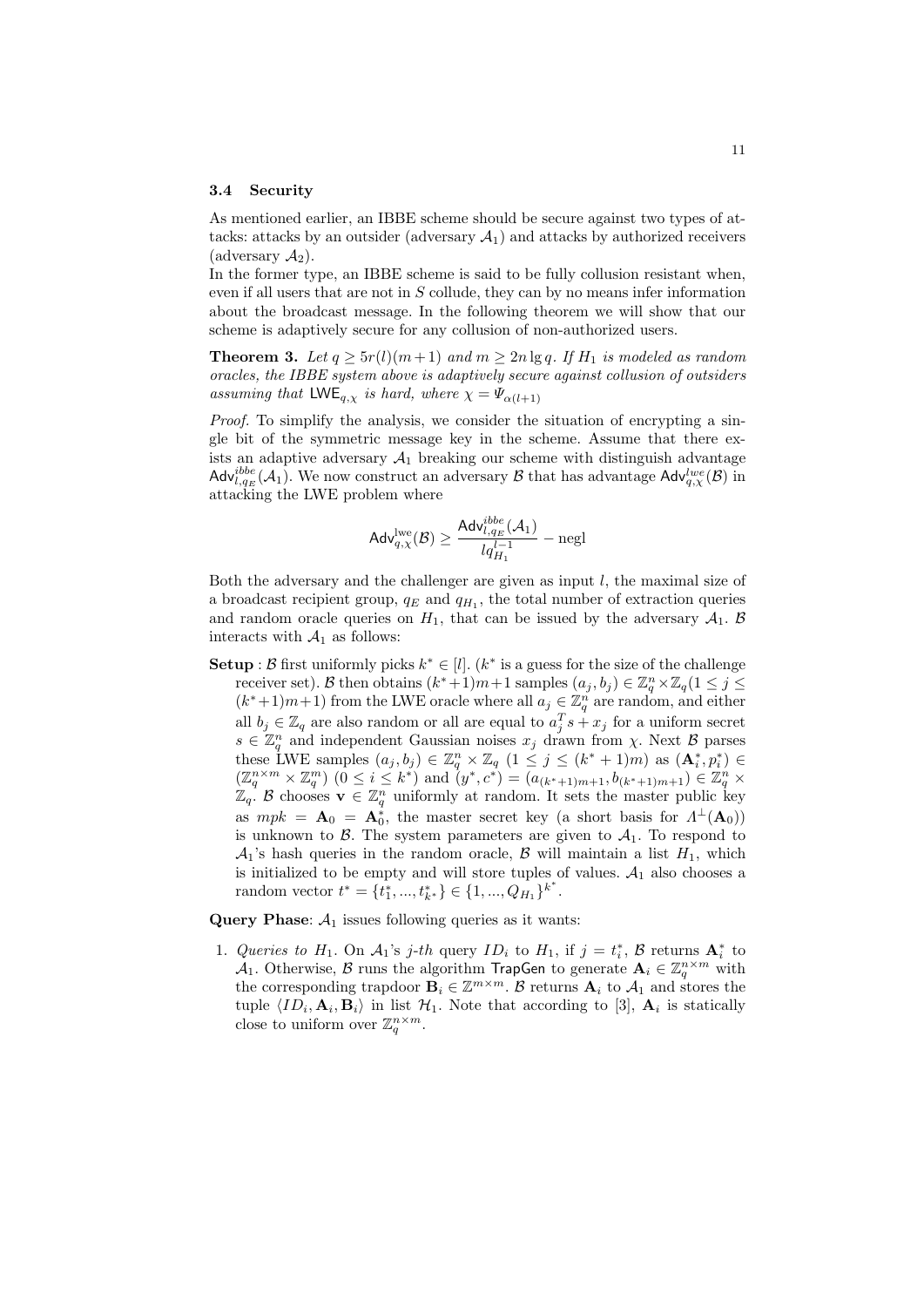- 2. Queries to Ext. When  $A_1$  asks for a user's secret key for  $ID_i$ , we assume that  $\mathcal{A}_1$  has made a  $H_1$  query on  $ID_i.$  If  $\langle ID_i, {\bf A}_i, {\bf B}_i \rangle$  is contained in list  $H_1, \mathcal{B}$  can compute a properly distributed basis  ${\bf B}_{ID_i}$  corresponding to  $ID_i$ 's public key  $\mathbf{A}_{ID_i}=[\mathbf{A}_0\|\mathbf{A}_i]$  by running  $\mathbf{B}_{ID_i}\leftarrow$ SampleBasis $(\mathbf{A}_{ID_i}, \mathbf{B}_i, S_0=\{1\}, L(1)).$ If the generation is successful, then  $\mathcal{B}$  returns  $B_{ID_i}$ . Otherwise  $\mathcal{B}$  aborts.
- **Challenge**:  $A_1$  specifies a target receiver set  $S^* = \{ID_1^*, ..., ID_{k'}^*\}$  with  $k' \leq l$ . Assume that  $\mathcal{A}_1$  has already made all relevant queries to  $H_1$  that defines  $\mathbf{A}_{S^*}$ . If  $k' \neq k^*$ ,  $\mathcal{B}$  aborts and returns a random bit. Otherwise, if one of  $ID_i^* \in S^*$ is contained in list  $H_1$ ,  $\beta$  aborts and returns a random bit. Otherwise we have  $\mathbf{A}_{S^*} = [\mathbf{A}_0^* || \mathbf{A}_1^* || ... || \mathbf{A}_{k^*}^*]$ . B sets a challenge  $C^* = (p^*, c)$  for a random bit  $b^* \in \{0, 1\}$  as  $p^* = (p_0^*, ..., p_k^*)$  and  $c = c^* + b^* \lfloor \frac{q}{2} \rfloor$ .
- **Guess**: Finally, the adversary  $A_1$  outputs a guess  $b' \in \{0, 1\}$ ,  $\beta$  returns genuine if  $b' = b^*$ , or random if  $b' \neq b^*$  as its answer for the LWE instances.

In the view of  $A_1$ , the behavior of  $B$  is statistically close to the one provided by the real adaptive security experiment. In particular,  $A_{S^*}$  is created using the LWE instances and has a uniform distribution whether the LWE instances are genuine or not. It is easy to see that the probability of an abort during the challenge query is  $1 - \frac{1}{lq_{H_1}^{k^*-1}}$ . Implementing a straightforward additional artificial abort step, this probability of an abort can be raised to  $1 - \frac{1}{l_q l_{H_1}^{-1}}$ . If  $\beta$  does not abort in the query phase, then the distribution of its answers is statistically close to the one from the real adaptive security environment. For the challenge ciphertext, if the LWE instances are genuine, the components of  $C^*$  will have the same distribution as in the LWE game: whereas, if the LWE instances are random, so will be the components of  $C^*$ . If  $\mathcal{A}_1$  exhibit a different success probability in either case, B will have successfully distinguished between  $(k^* + 1)m + 1$  genuine and random instances of the LWE problem. The proof can be easily generalized to the multi-bit encryption, because each syndrome  $c^*$  is independent and statistically close to uniform.

In the second type of attacks, for coalition of authorized users, the security can be referred to the following insider attack problem. Assume, for contradiction, that there is an adversary  $A_2$  colluding with all  $k-1$  users in S and getting their secret keys except for the challenge user  $ID_{i^*}$ . The target of  $\mathcal{A}_2$  is trying to find the private key of the challenge user  $ID_{i^*} \in S$ . By Theorem 5.9 of [15], each authorized user  $ID_i$  in S constructs a one-way function  $f_{ID_i}: D_{2m} \to \mathbb{Z}_q^n$ as  $f_{ID_i}(e) = \mathbf{Q}_{ID_i}e \text{ mod } q$ , where  $D_{2m} = \{e \in \mathbb{Z}^m : ||e|| \le r(2)\}\$  and the short basis  $B_i$  for  $\Lambda^{\perp}(\mathbf{Q}_{ID_i})$  is its trapdoor. The above insider attack problem can be reduced to breaking the collision-resistant one-way function  $f_{ID_{i^*}}$  defined by the challenge user  $ID_{i^*}$ .

Theorem 4. The IBBE system above is secure against coalition of authorized users under chosen message attack assuming that  $\mathsf{SIS}_{q,m,\sigma\sqrt{m}}$  is hard.

*Proof*: Let  $A_2$  be an adversary that breaks the unforgeability on the insider attack of the IBBE scheme with probability  $\epsilon = \epsilon(n)$ . We construct a poly-time

12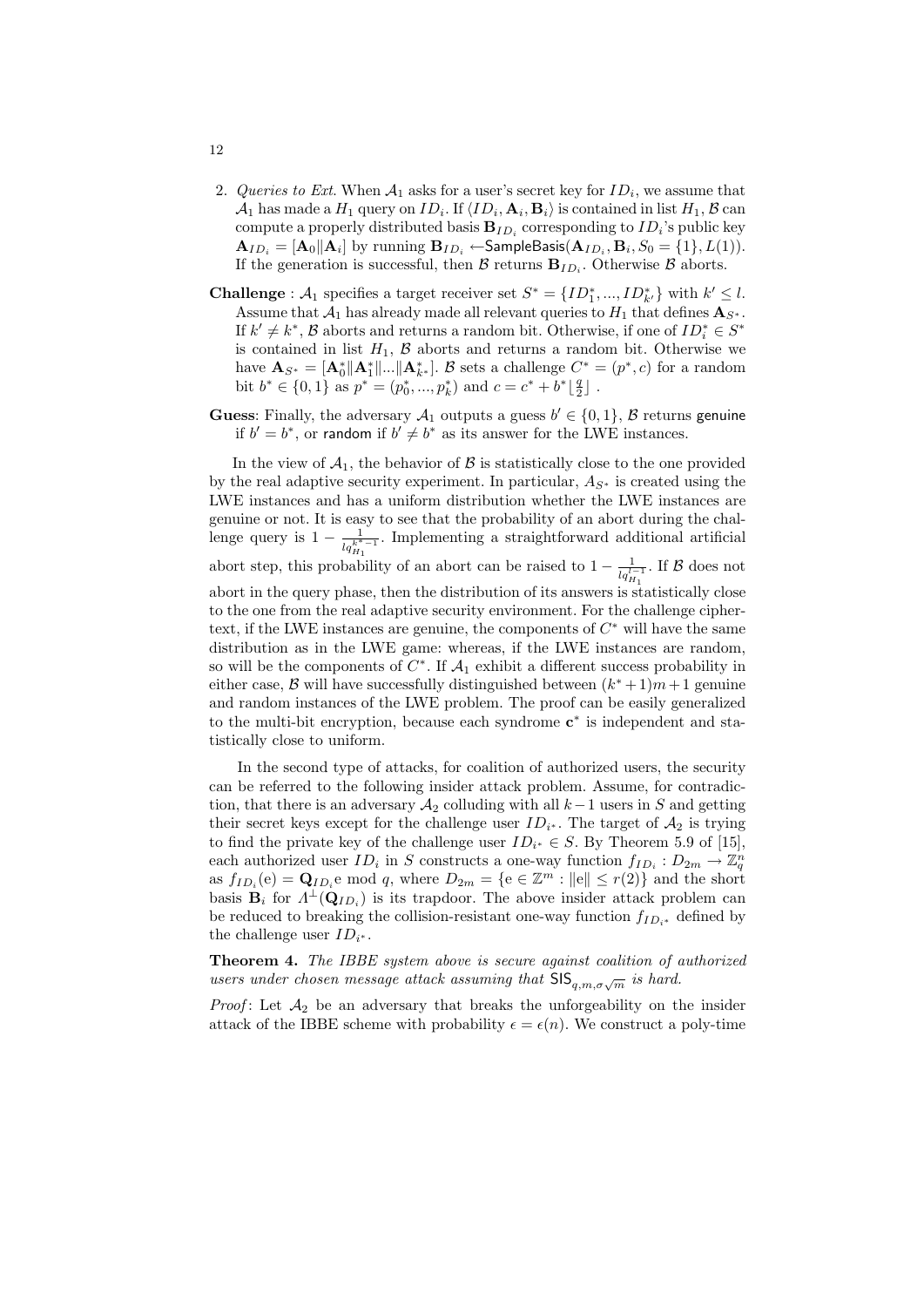adversary  $\mathcal{B}_2$  that solves  $\mathsf{SIS}_{q,m,\sigma\sqrt{m}}$  with probability negligibly close to  $\epsilon$ . In the Init phase the adversary  $A_2$  chooses a target set  $S^*$  and a challenge  $ID_{i^*} \in S^*$ . B obtains the system parameters and gives them to  $A_1$ . In the attack game  $A_2$  issues private key queries on  $ID_i \in S / \{ID_{i^*}\}\$ and preimage quires  $y_i \in \mathbb{Z}_q^n$  on  $\mathbf{Q}_{ID_{i^*}} = \mathbf{A}_0 || \mathbf{A}_{i^*}$ . As mentioned in [15], the answer for the preimage query  $y_i$  can be treated as the signature for  $y_i$  under  $f_{ID_{i^*}}$ . So it can be reduced to the chosen message attack on  $f_{ID_{i*}}$ .  $\mathcal{B}_2$  answers the key queries in a similar way as in Theorem 3 and the preimage queries as in the proof of Theorem 6.1 in [15]. The full proof can be deduced from the combination of the techniques that are used in Theorems 3 and Theorem 6.1 in [15], and therefore, it is omitted.

#### 3.5 Efficiency

Our construction achieves  $O(1)$ -size public keys,  $O(k)$ -size ciphertexts and constant size private keys. Note that the ciphertext is linear in the size of  $S$ , we remark that the resulting IBBE scheme is not very practical. However, it does serve as a lattice-based IBBE scheme secure in the post-quantum environment. The comparison with some other pairing based IBBE schemes with fully collusion resistance is shown in Table 1.

Table 1. Comparison of some IBBE schemes

|                                                 |                    |                  | Hdr size public-key size private key size | security                  |
|-------------------------------------------------|--------------------|------------------|-------------------------------------------|---------------------------|
| $De-IBBE[12]$                                   | $\mathcal{O}(1)$   | $\mathcal{O}(l)$ | $\mathcal{O}(1)$                          | IND-sID-CPA in ROM        |
| $ GW-IBBE-1 16 $                                | $\mathcal{O}( S )$ | $\mathcal{O}(l)$ | $\mathcal{O}(1)$                          | Adaptively Secure Non-ROM |
| $ GW-IBBE-2[16]Q(\lambda\sqrt{ S }) $           |                    | $\mathcal{O}(1)$ | $\mathcal{O}(1)$                          | Adaptively Secure Non-ROM |
| Our Work                                        | $\mathcal{O}( S )$ | $\mathcal{O}(1)$ | $\mathcal{O}(1)$                          | Adaptively Secure in ROM  |
| Our Work in $4.3\mathcal{O}(\lambda\sqrt{ S })$ |                    | $\mathcal{O}(1)$ | $\mathcal{O}(1)$                          | Adaptively Secure in ROM  |

# 4 Variants and Extensions

#### 4.1 Hierarchical IBBE Scheme

The concept of hierarchical IBBE scheme (HIBBE) was proposed by Boneh and Hamburg in [7]. In a hierarchical IBBE scheme there is a tree-like hierarchy of identities and private keys as in HIBE [17]. A broadcaster picks a set  $S$ of nodes in the hierarchy and encrypts a message to this set if the number of distinct path prefixes in  $S$  is less than the maximal size of a receiver set. Building upon the lattice basis delegation structure, Cash et. al's proposed a hierarchical identity-based encryption scheme (HIBE)[8]. Note that we could easily obtain a hierarchical IBBE scheme by representing user's identity and corresponding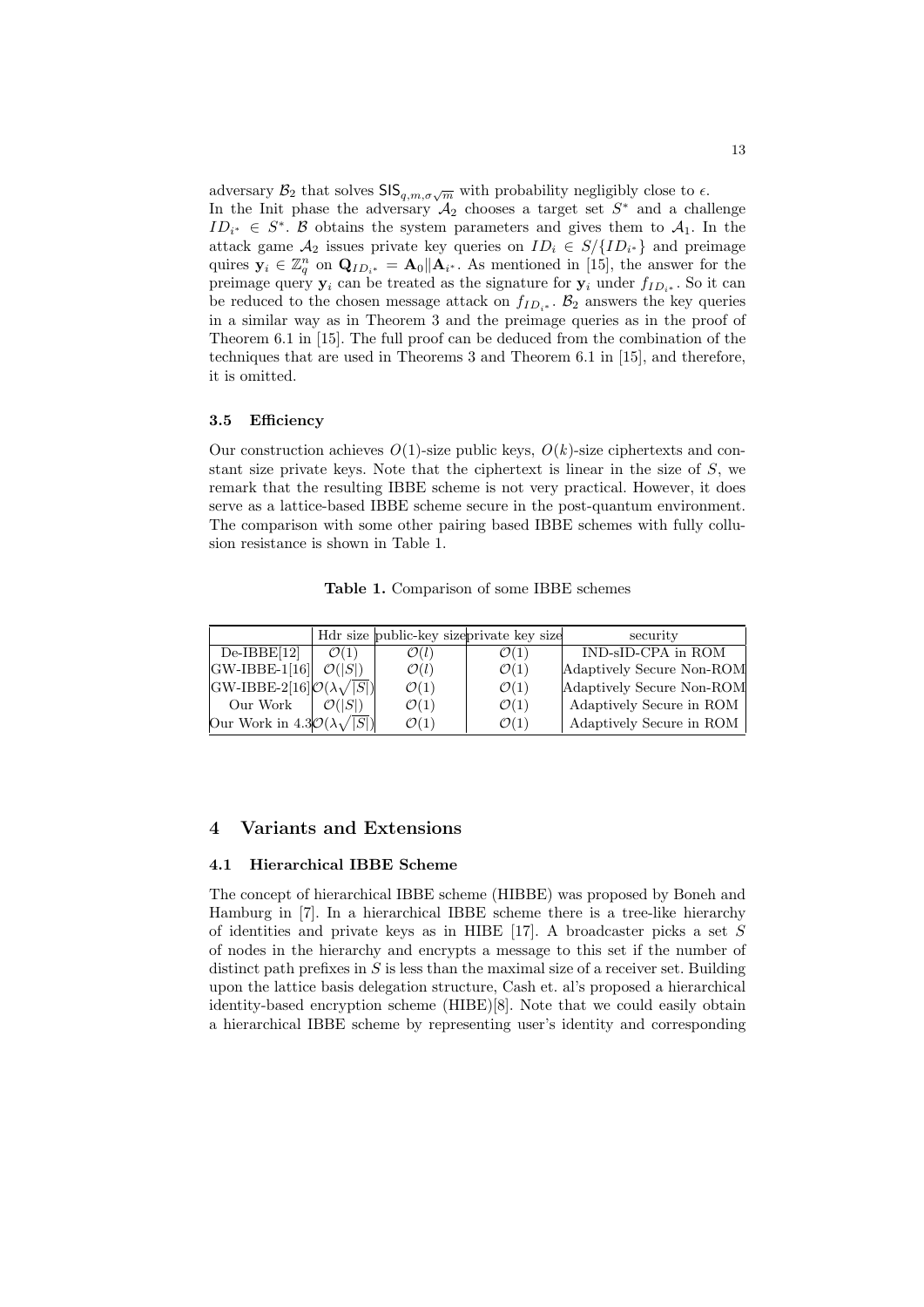matrices in a tree structure. The four algorithms of HIBBE: Setup, Extract, Enc, Dec have similar functions to that of an IBBE scheme except for the following characteristics:

- For a d-depth identity:  $ID_i|d = (ID_{i1}, ..., ID_{id}) \in \{0, 1\}^*$ , let  $\mathbf{A}_{ID_i|d}$  =  $[\mathbf{A}_0 \|\mathbf{A}_{ID_{i1}}\|... \|\mathbf{A}_{ID_{id}}] \in \mathbb{Z}_q^{n \times (d+1)m}$  where  $\mathbf{A}_{ID_{ij}} = H_1(ID_{ij}) \in \mathbb{Z}_q^{n \times m}$ ,  $1 \leq$  $j \leq d$ .
- − The Extract algorithm in HIBBE will generate the private key for a given identity of a lower level user. For a user  $ID_i|d-1 = (ID_{i1},...,ID_{id-1})$ of depth  $d-1$ , it uses its private key  $\mathbf{B}_{ID_i|d-1}$  to generate the private key for a user  $ID_i|d = (ID_{i1}, ..., ID_{id}) \in \{0, 1\}^*$  (where the first  $d-1$  elements of  $ID_i|d$  are those in  $ID_i|d{-}1)$  by running  ${\bf B}_{ID_i|d} \leftarrow {\sf SampleBasis}({\bf A}_{ID_i|d}, {\bf B}_{ID_i|d{-}1},$  $S_0 = \{1, ..., d\}, L(d)$ ). Note that  $\mathbf{B}_{ID_i|d}$  is a short basis for  $\Lambda^{\perp}(\mathbf{A}_{ID_i|d})$  and by Theorem 1 we have  $\|\widetilde{\mathbf{B}}_{ID_i|d}\| \leq L(d)$ .
- For the receiver set S, the matrix  $\mathbf{A}_S$  is constructed as following: for  $1 \leq i \leq$  $k(k = |S|)$ , let  $j \ (0 \le j \le d)$  be the minimal number such that  $\mathbf{A}_{ID_{ij}}$  is not contained in  $\mathbf{A}_S$  , set  $\mathbf{A}_i = [\mathbf{A}_{i-1} || \mathbf{A}_{ID_{ij}} || ... || \mathbf{A}_{ID_{id}}]$  . Finally let  $\mathbf{A}_S = \mathbf{A}_k$ . Note that in the decryption approach, the receiver can set  $A<sub>S</sub>$  from the information in  $lab_S$ .

#### 4.2 The IBBE Scheme in the Standard Model

Agrawal et al. [1] recently showed how to construct efficient IBE in the standard model based on LWE assumption. The construction involved two distinct trapdoors in the security proof. Using the similar technique, we can modify our basic IBBE construction to obtain an IBBE scheme in the standard model as follows:

- − Each identity  $id_i$  is presented as elements in  $\mathbb{Z}_q^n$  and then mapped to matrices in  $\mathbb{Z}_q^{n \times n}$  using an encoding function  $H_2: \mathbb{Z}_q^n \to \mathbb{Z}_q^{n \times n}$  (defined in [1]).
- − In the algorithm setup, the KGC selects two uniformly random matrices  $E_0, E_1 \in \mathbb{Z}_q^{n \times m}$ . For an arbitrary identity  $ID_i \in \mathbb{Z}_q^n$ , define  $\mathbf{Q}_{ID_i} = [\mathbf{A}_0 \|\mathbf{E}_0 + \mathbf{A}_i\|^2]$  $H_2(ID_i)\mathbf{E}_1] \in \mathbb{Z}_q^{n \times 2m}$ . As in the basic IBBE in section 3, a trapdoor for  $\mathbf{A}_0$ is used as the master secret and enables one to generate private keys for  $\mathbf{Q}_{ID_i}$ . In the broadcast approach, let  $\mathbf{A}_S = [\mathbf{A}_0 || \mathbf{E}_0 + H_2(ID_1) \mathbf{E}_1 || \dots || \mathbf{E}_0 +$  $H_2(ID_k)\mathbf{E}_1$ . The encryption and security proof is similar as in [1] and will be shown in the full version of the paper.

#### 4.3 IBBE Scheme with Sublinear-Size Ciphertexts

Below,we modify the initial IBBE system to obtain sub-linear size ciphertexts. The idea behind our construction is based on the parallel method proposed in [6], which also has been used in the IBBE scheme in [16]. We essentially divide  $l(= l_1 \cdot l_2)$  users into  $l_1$  subsets in which each set has at most  $l_2$  users. This approach allows one to encrypt to a set S with  $|S| = |k_1 \cdot k_2|, (k_1 \leq l_1, k_2 \leq l_2, ).$ It is easy to observe that in the case where  $|S|$  is expressed as a product  $k_1 \cdot k_2$ with  $k_1, k_2 = O(\sqrt{|S|})$ , the overall size of the ciphertext is  $O(\lambda \cdot \sqrt{|S|})$ . One can prove the security of this encryption by a method similar to the proof of Theorem 3.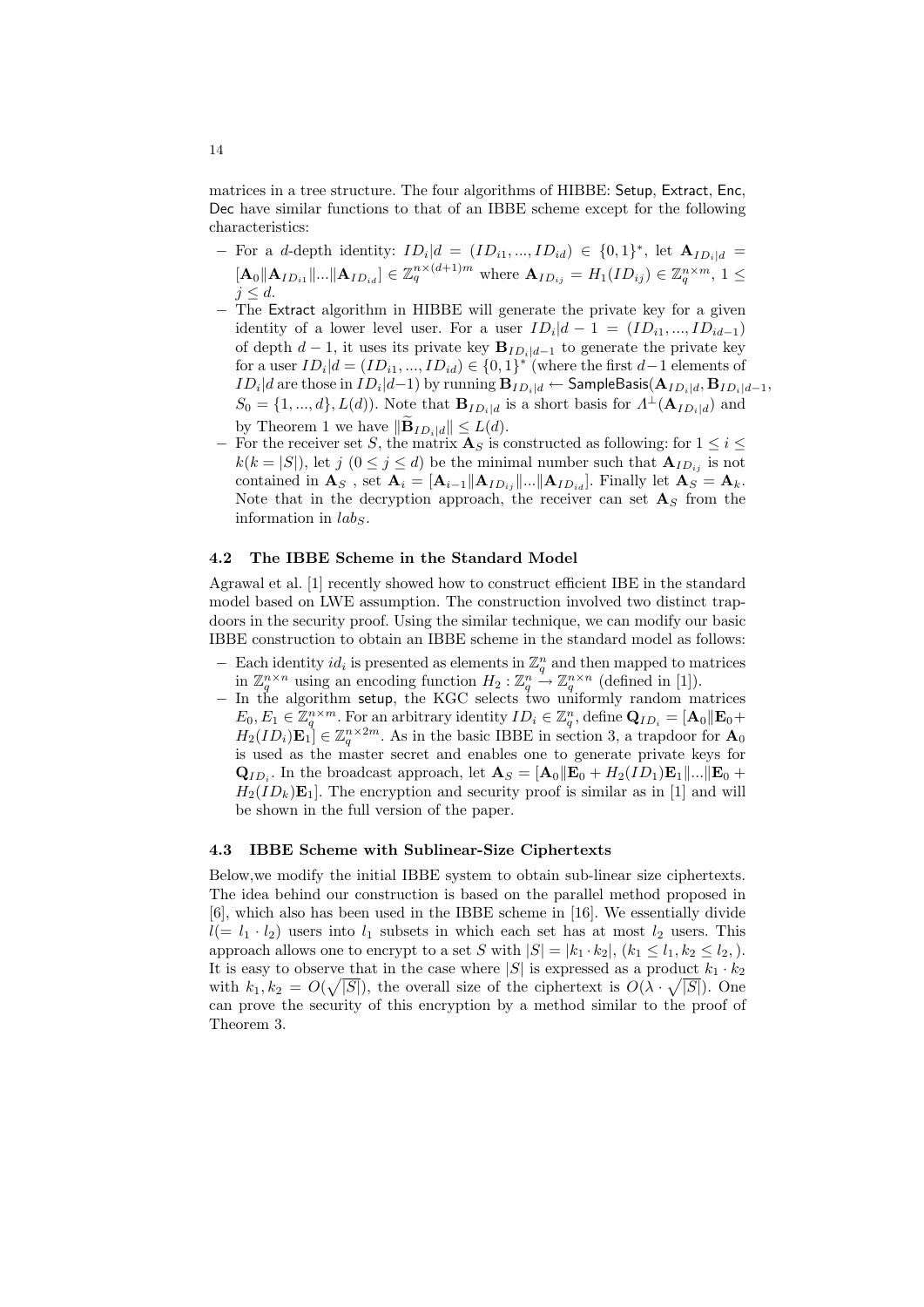# 5 Conclusion

In this paper, we have presented a new type of identity-based broadcast encryption schemes from modular lattices. The idea behind our construction is based on the lattice delegation method due to [8]. Our construction and its variants constitute the first adaptively secure IBBE schemes from lattices, which are believed secure in the post-quantum environment.

# References

- 1. Shweta Agrawal, Dan Boneh, and Xavier Boyen. Efficient lattice (H)IBE in the standard model. In: H. Gilbert (ed.): EUROCRYPT 2010, LNCS, vol.6110, pp. 553-572. Springer, Heidelberg (2010)
- 2. Ajtai, M.: Generating hard instances of the short basis problem. In: Wiedermann, J., Van Emde Boas, P., Nielsen, M. (eds.) ICALP 1999. LNCS, vol. 1644, pp. 1-9. Springer, Heidelberg (1999)
- 3. Agrawal, S.,Boyen, S. Identity-based encryption from lattices in the standard model. In manuscript, 2009.
- 4. Alwen, J., Peikert, C.: Generating shorter bases for hard random lattices. In: Proc. of STACS 2009, pp. 75-86 (2009)
- 5. Boneh, D., Franklin, M.K.: Identity-based encryption from the weil pairing. In: Kilian, J. (ed.) CRYPTO 2001. LNCS, vol. 2139, pp. 213-229. Springer, Heidelberg (2001)
- 6. Boneh, D., Gentry, C., Waters, B.: Collusion Resistant Broadcast Encryption with Short Ciphertexts and Private Keys. In: Shoup, V. (ed.) CRYPTO 2005. LNCS, vol. 3621, pp. 258-275. Springer, Heidelberg (2005)
- 7. Boneh, D., Hamburg, M.: Generalized Identity-based and Broadcast Encryption Schemes. In: Pieprzyk, J. (ed.) Asiacrypt'08. LNCS, vol. 5350, pp. 455-470. Springer, Heidelberg (2008)
- 8. Cash, D.,Hofheinz,D.,Kiltz,E.: How to delegate a lattice basis.In: Halevi, S. (ed.) CRYPTO rumption (2009). Cryptology ePrint Archive, Report 2009/351 (2009), http://eprint.iacr.org/2009/351
- 9. Cha, J.C., Cheon, J.H.: An identity-based signature from gap Diffie-Hellman groups. In: Desmedt, Y.G. (ed.) PKC 2003. LNCS, vol. 2567, pp. 18-30. Springer, Heidelberg (2002)
- 10. Cocks, C.: An identity based encryption scheme based on quadratic residues. In: IMA Int. Conf., pp. 360-363 (2001)
- 11. Dodis, Y., Fazio, N.: Public Key Broadcast Encryption for Stateless Receivers. In: Feigenbaum, J. (ed.) DRM 2002. LNCS, vol. 2696, pp. 61C80. Springer, Heidelberg (2003)
- 12. Delerabl'ee, C.: Identity-Based Broadcast Encryption with Constant Size Ciphertexts and Private Keys. In: Kurosawa, K. (ed.) ASIACRYPT 2007. LNCS, vol. 4833, pp. 200-215. Springer, Heidelberg (2007)
- 13. Fiat, A., Naor, M.: Broadcast Encryption. In: Stinson, D.R. (ed.) CRYPTO 1993. LNCS, vol. 773, pp. 480-491. Springer, Heidelberg (1994)
- 14. Gentry, C.: Practical Identity-Based Encryption Without Random Oracles. In: Vaudenay, S. (ed.) EUROCRYPT 2006. LNCS, vol. 4004, pp. 445-464. Springer, Heidelberg (2006)